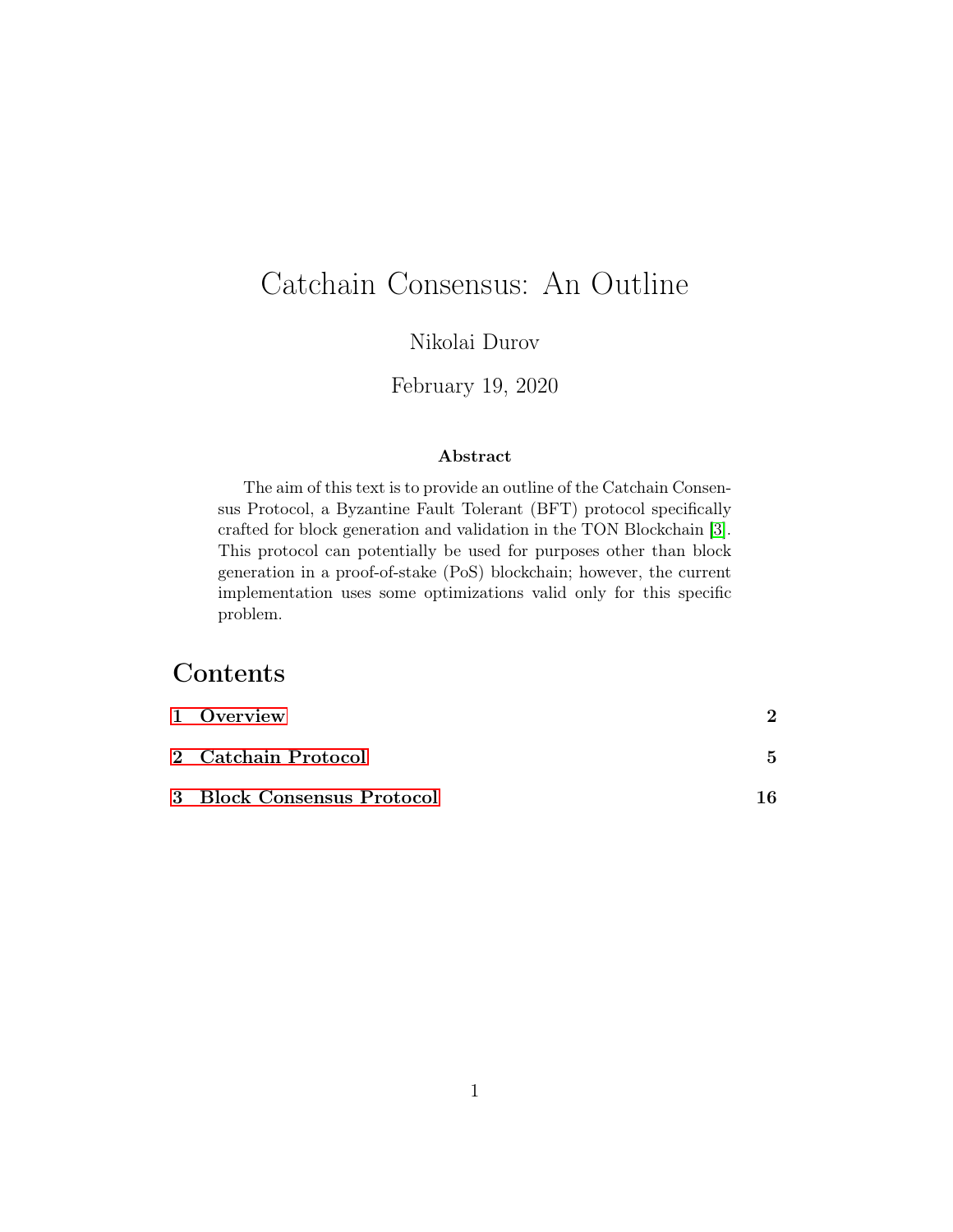### <span id="page-1-0"></span>1 Overview

The Catchain Consensus protocol builds upon the overlay network construction protocol and the overlay network broadcast protocol of TON Network ([\[3\]](#page-38-0)). The Catchain Consensus protocol itself can be decomposed into two separate protocols, one more low-level and general-purpose (the Catchain protocol<sup>[1](#page-1-1)</sup>), and the other the high-level Block Consensus Protocol (BCP), which makes use of the Catchain protocol. Higher levels in the TON protocol stack are occupied by the block generation and validation levels; however, all of them are executed essentially locally on one (logical) machine, with the problem of achieving consensus on the newly-generated block delegated to the Catchain protocol level.

Here is an approximate diagram of the protocol stack employed by TON for block generation and distribution, showing the correct place of the Catchain Consensus protocol (or rather its two component protocols):

- Top-level: Block generation and block validation software, logically running on a stand-alone logical machine, with all the inputs provided and outputs handled by the lower-level protocols. The job of this software is to either generate a new valid block for a blockchain (a shardchain or the masterchain of the TON Blockchain; cf. [\[3\]](#page-38-0) for a discussion of shardchains and the masterchain), or to check the validity of a block generated by somebody else.
- *(TON)* Block consensus protocol: Achieves (byzantine fault tolerant) consensus on the block to be accepted as the next one in the current validator group for the masterchain or a shardchain. This level makes use of (the abstract interface of) the block generation and validation software, and builds upon the lower-level Catchain protocol. This protocol is explained in more detail in Section [3](#page-15-0).
- *Catchain protocol:* Provides secure persistent broadcasts in an overlay network (e.g., the task group of validators for a specific shardchain or the masterchain dedicated to generation, validation, and propagation of new blocks in this shardchain or masterchain), and detects attempts

<span id="page-1-1"></span><sup>&</sup>lt;sup>1</sup>The original name of this protocol used during the initial stage of the research and development phase was *catch-chain* or *catchchain*, because it essentially is a special blockchain dedicated to catching all events important for the consensus protocol; after saying and writing this name a lot of times it gradually got contracted to "catchain".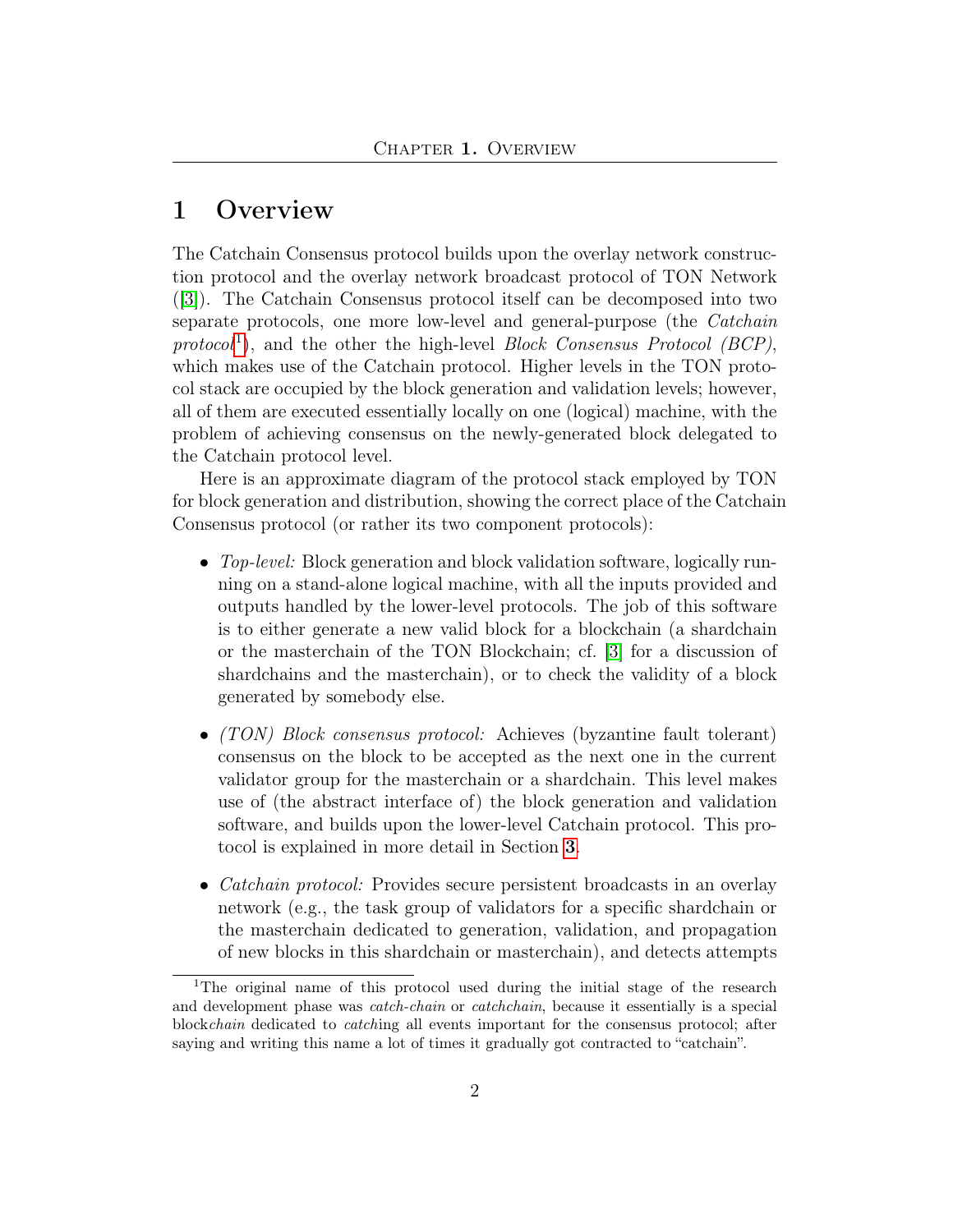of "cheating" (protocol violation) on the part of some participants. This protocol is explained in more detail in Section [2](#page-4-0).

- (TON Network) overlay broadcast protocol: A simple best-effort broadcast protocol for overlay networks in the TON Network as described in [\[3\]](#page-38-0). Simply broadcasts received broadcast messages to all neighbors in the same overlay network that did not receive a copy of these messages before, with minimal effort dedicated to keeping copies of undelivered broadcast messages for a short period of time.
- *(TON Network)* overlay protocol: Creates overlay networks (cf. [\[3\]](#page-38-0)) inside the ADNL protocol network, manages neighbor lists for these overlay networks. Each participant of an overlay network tracks several neighbors in the same overlay network and keeps dedicated ADNL connections (called "channels") to them, so that incoming messages can be efficiently broadcast to all neighbors with minimal overhead.
- Abstract Datagram Network Layer (ADNL) protocol: The basic protocol of the TON Network, that delivers packets (datagrams) between network nodes identified only by 256-bit abstract (ADNL) addresses, which effectively are cryptographic keys (or their hashes).

This text aims to describe only the second and the third protocol in this suite, namely, the (TON) block consensus protocol and the (TON) Catchain protocol.

We would like to point out here that the author of this text, while providing the general guidelines of how this protocol should be designed (on the lines of "let's create a BFT-hardened group broadcast message system, and run a suitably adapted simple two-phase or three-phase commit protocol on top of this system") and participating in several discussions during the development and implementation of the protocol, is definitely not the only designer of this protocol and especially of its current implementation. This is the work of several people.

A few words on the efficiency of the combined Catchain Consensus protocol. Firstly, it is a true Byzantine Fault Tolerant (BFT) protocol, in the sense that it eventually achieves consensus on a valid next block of the blockchain even if some participants (validators) exhibit arbitrarily malicious behavior, provided these malicious participants are less than one third of the total number of the validators. It is well-known that achieving BFT consensus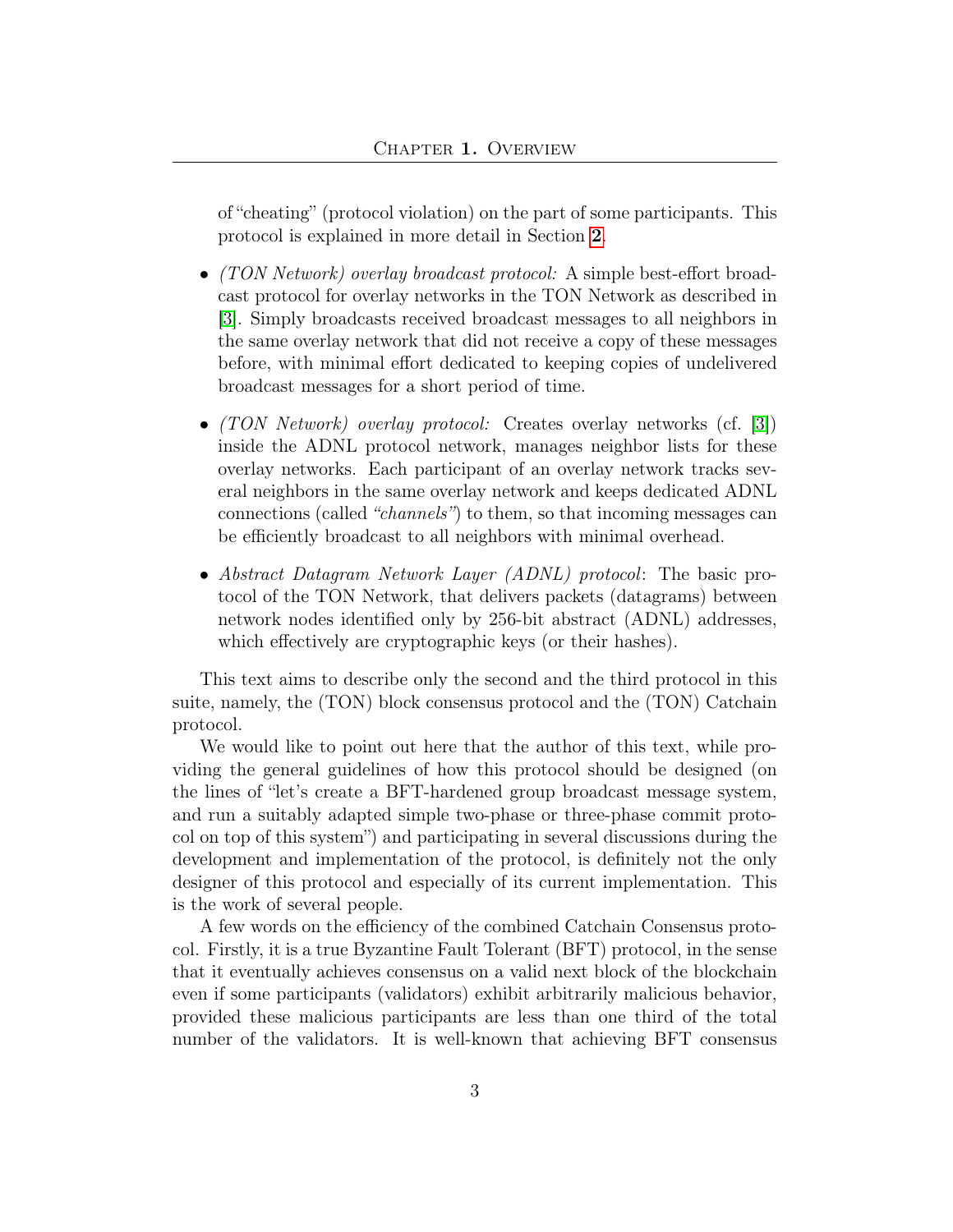is impossible if at least one third of participants are malicious (cf. [\[5\]](#page-38-1)), so the Catchain Consensus protocol is as good as theoretically possible in this respect. Secondly, when the Catchain Consensus was first implemented (in December 2018) and tested on up to 300 nodes distributed all over the world, it achieved consensus on a new block in 6 seconds for 300 nodes and in 4–5 seconds for 100 nodes (and in 3 seconds for 10 nodes), even if some of these nodes fail to participate or exhibit incorrect behavior.<sup>[2](#page-3-0)</sup> Since the TON Blockchain task groups are not expected to consist of more than a hundred validators (even if a total of a thousand or ten thousand validators are running, only a hundred of them with the largest stakes will generate new masterchain blocks, and the others will participate only in the creation of new shardchain blocks, each shardchain block generated and validated by 10–30 validators; of course, all numbers given here are configuration parameters (cf. [\[3\]](#page-38-0) and [\[4\]](#page-38-2)) and can be adjusted later by a consensus vote of validators if necessary), this means that the TON Blockchain is able to generate new blocks once every 4–5 seconds, as originally planned. This promise has been further tested and found out to be fulfilled with the launch of the Test Network of the TON Blockchain a couple of months later (in March 2019). Therefore, we see that the Catchain Consensus protocol is a new member of the ever-growing family of practical BFT protocols (cf. [\[2\]](#page-38-3)), even though it is based on slightly different principles.

<span id="page-3-0"></span><sup>2</sup>When the ratio of the malicious or non-participating or very slow validators grows up to one third, the protocol exhibits graceful degradation, with the block consensus time growing very slowly—say, by at most half a second—until the critical value of one third is almost achieved.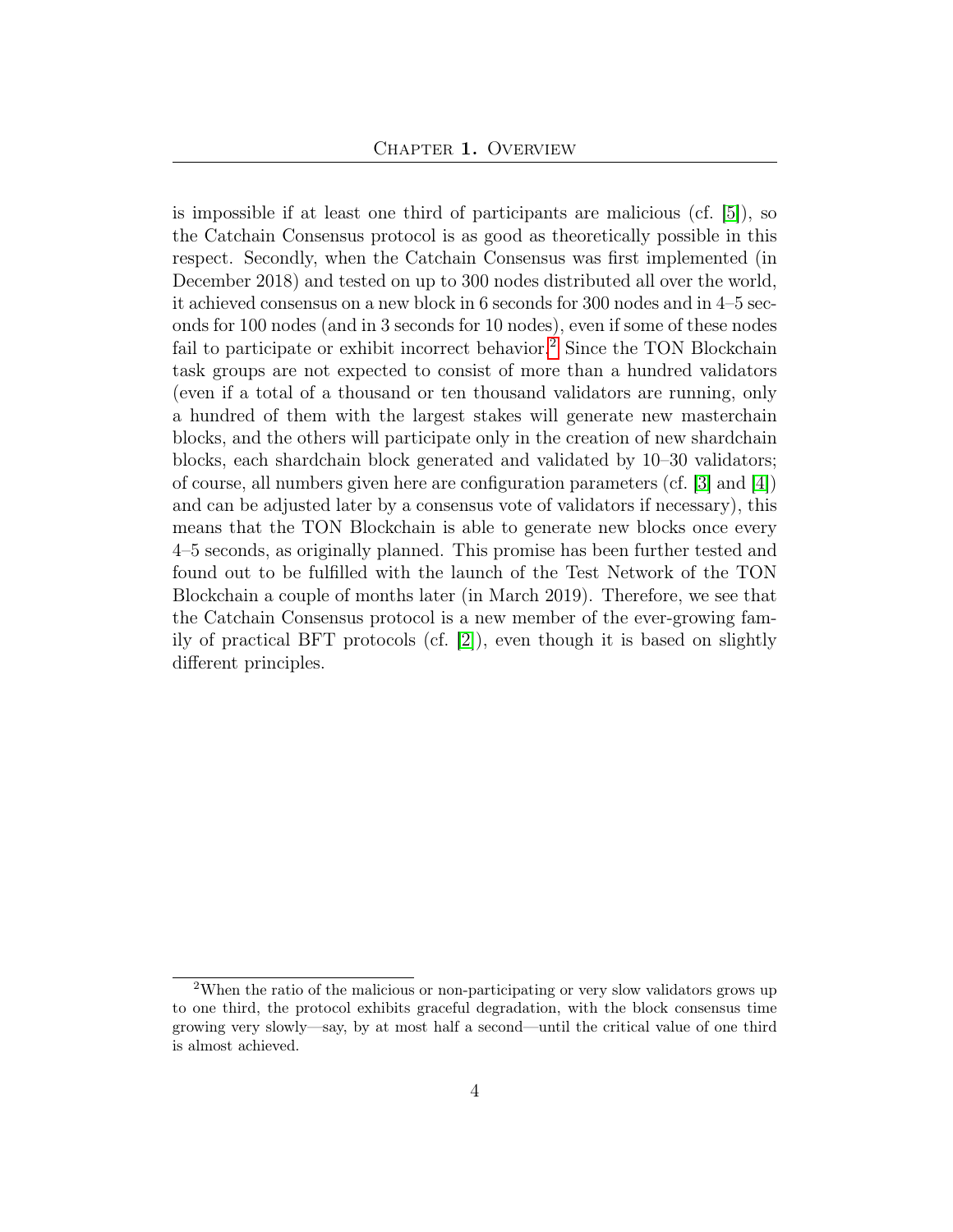## <span id="page-4-0"></span>2 Catchain Protocol

We have already explained in the Overview (cf. [1](#page-1-0)) that the BFT consensus protocol used by the TON Blockchain for achieving consensus on new blockchain blocks consists of two protocols. We provide here a brief description of the Catchain protocol, the lower-lever of these two protocols that could be potentially used for purposes other than BFT consensus for blocks. The source code for the Catchcain protocol resides in subdirectory catchain of the source tree.

<span id="page-4-2"></span>2.1. Prerequisites for running the Catchain protocol. The main prerequisite for running (an instance of) the Catchain protocol is the ordered list of all nodes that are participating (or allowed to participate) in this specific instance of the protocol. This list consists of public keys and ADNL addresses of all participating nodes. It has to be provided from the outside when an instance of the Catchain protocol is created.

<span id="page-4-3"></span>2.2. Nodes participating in the block consensus protocol. For the specific task of creating new blocks for one of the blockchains (i.e., the masterchain or one of the active shardchains) of the TON Blockchain, a special task group consisting of several validators is created. The list of members of this task group is used both to create a private overlay network inside ADNL (this means that the only nodes that can join this overlay network are those explicitly listed during its creation) and to run the corresponding instance of the Catchain protocol.

The construction of this list of members is the responsibility of the higher levels of the overall protocol stack (the block creation and validation software) and therefore is not the topic of this text  $(4)$  would be a more appropriate reference). It is sufficient to know at this point that this list is a deterministic function of the current (most recent) masterchain state (and especially of the current value of the configuration parameters, such as the active list of all validators elected for creating new blocks along with their respective weights). Since the list is computed deterministically, all validators compute the same lists and in particular each validator knows in which task groups (i.e., instances of the Catchain protocol) it participates without any further need for network communication or negotiation.[3](#page-4-1)

<span id="page-4-1"></span><sup>&</sup>lt;sup>3</sup>If some validators have an outdated masterchain state, they may fail to compute correct task group lists and to participate in the corresponding catchains; in this respect,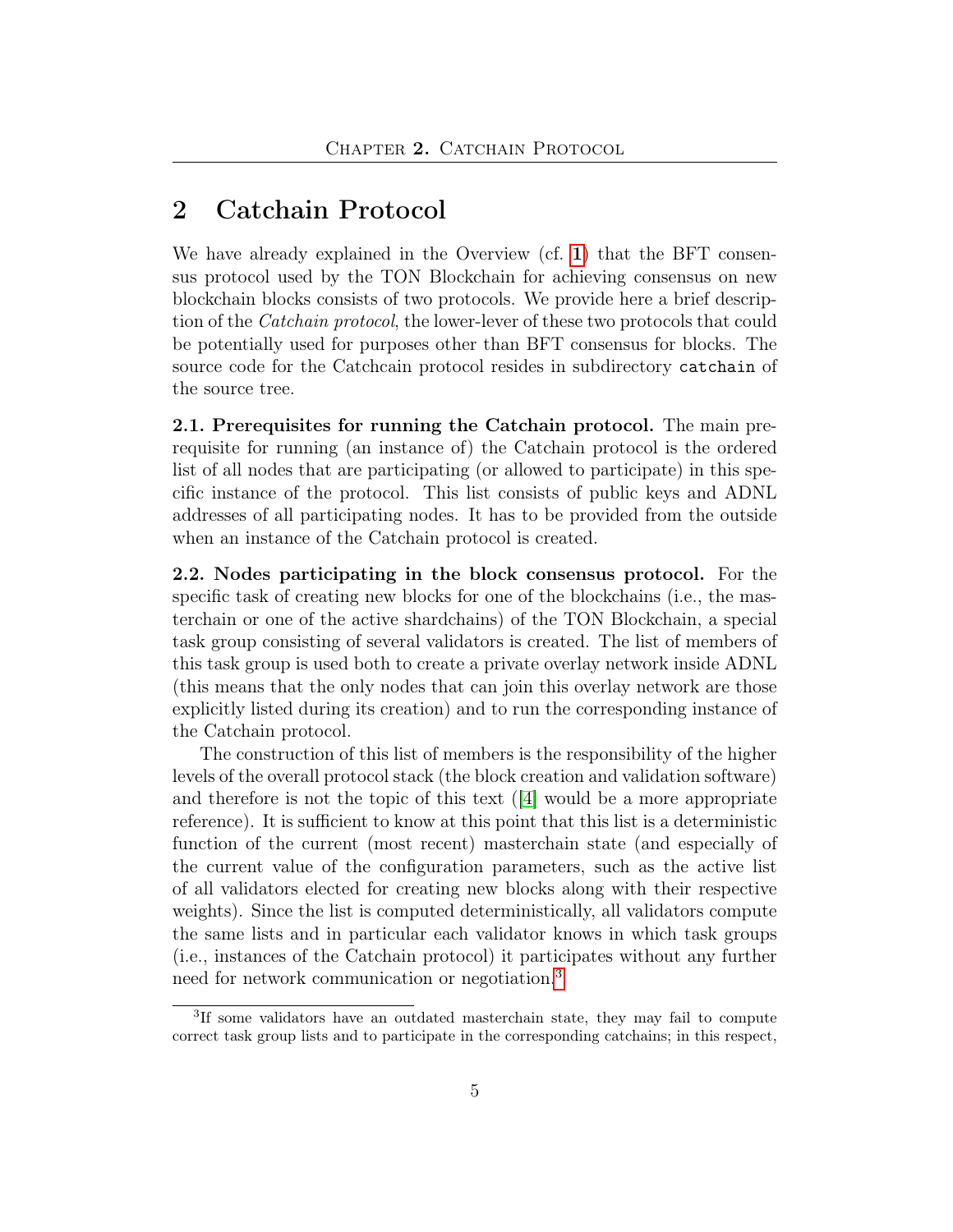2.2.1. Catchains are created in advance. In fact, not only the current values of the lists alluded to above are computed, but also their immediately subsequent (future) values are computed as well, so that the Catchain is usually created in advance. In this way it is already in place when the first block has to be created by the new instance of the validator task group.

<span id="page-5-0"></span>2.3. The genesis block and the identifier of a catchain. A *catchain* (i.e., an instance of the Catchain protocol) is characterized by its genesis block or genesis message. It is a simple data structure containing some magic numbers, the purpose of the catchain (e.g., the identifier of the shardchain, for which the blocks will be generated, and the so-called *catchain sequence num*ber, also obtained from the masterchain configuration and used to distinguish subsequent instances of the catchain generating "the same" shardchain, but possibly with different participating validators), and, most importantly, the list of all participating nodes (their ADNL addresses and Ed25519 public keys as explained in [2.1](#page-4-2)). The Catchain protocol itself uses only this list and the sha256 hash of the overall data structure; this hash is used as an internal identifier of the catchain, i.e., of this specific instance of the Catchain protocol.

2.3.1. Distribution of the genesis block. Note that the genesis block is not distributed among the participating nodes; it is rather computed independently by each participating node as explained in [2.2](#page-4-3). Since the hash of the genesis block is used as the catchain identifier (i.e., identifier of the specific instance of the Catchain protocol; cf. [2.3](#page-5-0)), if a node (accidentally or intentionally) computes a different genesis block, it will be effectively locked out from participating in the "correct" instance of the protocol.

2.3.2. List of nodes participating in a catchain. Note that the (ordered) list of nodes participating in a catchain is fixed in the genesis block and hence it is known to all the participants and it is unambiguously determined by the hash of the genesis block (i.e., the catchain identifier), provided there are no (known) collisions for sha256. Therefore, we fix the number of participating nodes N in the discussion of one specific catchain below, and assume that the nodes are numbered from 1 to  $N$  (their real identities may be looked up

they are treated as if they were malicious or malfunctioning and do not affect the overall validity of the BFT protocol as long as less than one third of all validators fail in this fashion.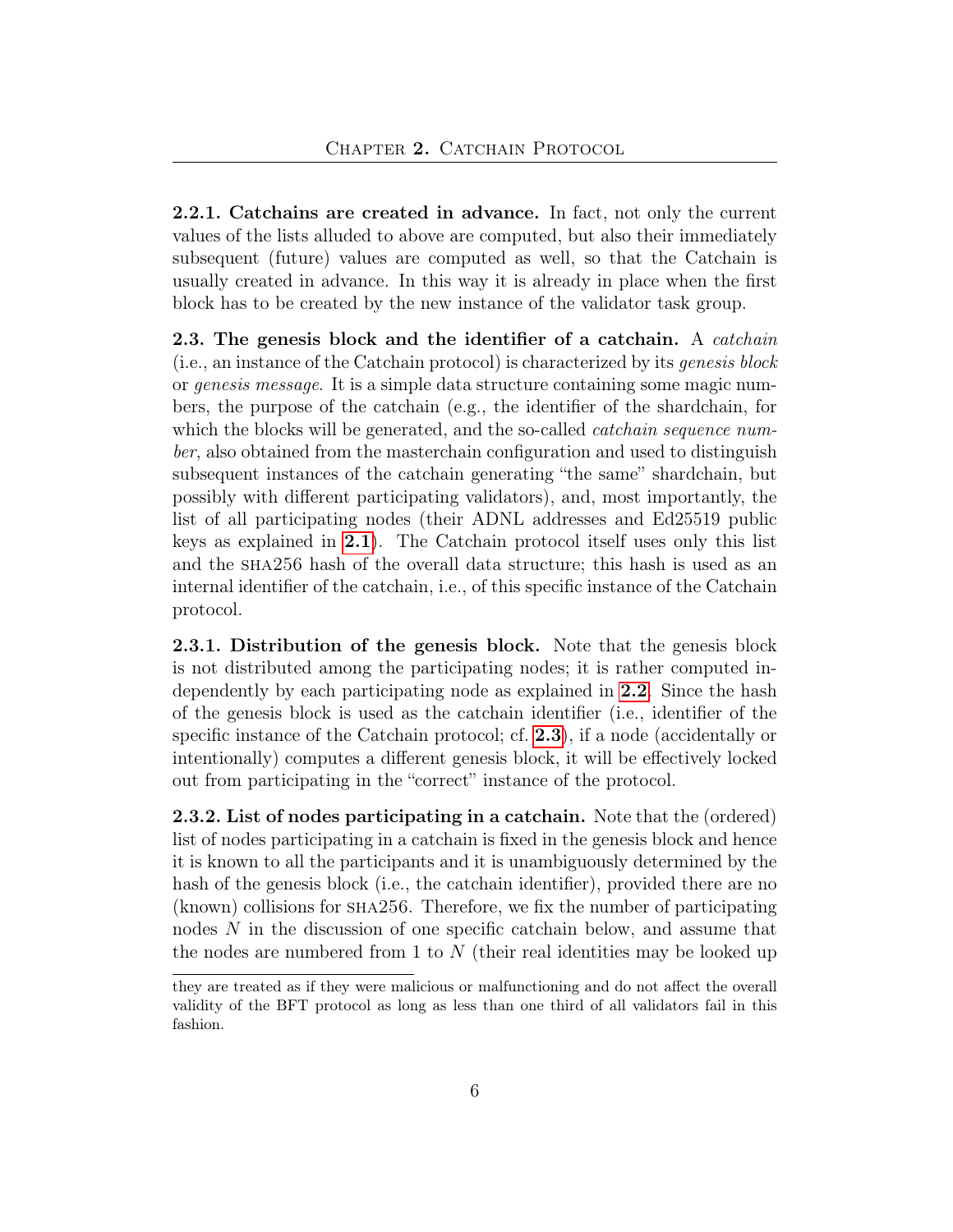in the list of participants using this index in range  $1 \dots N$ ). The set of all participants will be denoted by I; we assume that  $I = \{1 \dots N\}.$ 

2.4. Messages in a catchain. Catchain as a process group. One perspective is that a catchain is a (distributed) process group consisting of N known and fixed (communicating) processes (or nodes in the preceding terminology), and these processes generate broadcast messages, that are eventually broadcast to all members of the process group. The set of all processes is denoted by I; we usually assume that  $I = \{1 \dots N\}$ . The broadcasts generated by each process are numbered starting from one, so the  $n$ -th broadcast of process i will receive *sequence number* or *height*  $n$ ; each broadcast should be uniquely determined by the identity or the index  $i$  of the originating process and its height n, so we can think of the pair  $(i, n)$  as the natural identifier of a broadcast message inside a process group.[4](#page-6-0) The broadcasts generated by the same process  $i$  are expected to be delivered to every other process in exactly the same order they have been created, i.e., in increasing order of their height. In this respect a catchain is very similar to a process group in the sense of [\[1\]](#page-38-4) or [\[7\]](#page-38-5). The principal difference is that a catchain is a "hardened" version of a process group tolerant to possible Byzantine (arbitrarily malicious) behavior of some participants.

**2.4.1. Dependence relation on messages.** One can introduce a *depen*dence relation on all messages broadcast in a process group. This relation must be a strict partial order  $\prec$ , with the property that  $m_{i,k} \prec m_{i,k+1}$ , where  $m_{i,k}$  denotes the k-th message broadcast by group member process with index *i*. The meaning of  $m \prec m'$  is that m' depends on m, so that the (broadcast) message  $m'$  can be processed (by a member of the process group) only if m has been processed before. For instance, if the message  $m'$ represents the reaction of a group member to another message  $m$ , then it is natural to set  $m \prec m'$ . If a member of the process group receives a message  $m'$  before all its dependencies, i.e., messages  $m \prec m'$ , have been processed (or *delivered* to the higher-level protocol), then its processing (or *delivery*) is delayed until all its dependencies are delivered.

We have defined the dependence relation to be a strict partial order, so it must be transitive  $(m'' \prec m'$  and  $m' \prec m$  imply  $m'' \prec m$ ), antisymmetric (at most one of  $m' \prec m$  and  $m \prec m'$  can hold for any two messages m and  $m'$ ) and anti-reflexive  $(m \prec m$  never holds). If we have a smaller set

<span id="page-6-0"></span><sup>4</sup> In the Byzantine environment of a catchain this is not necessarily true in all situations.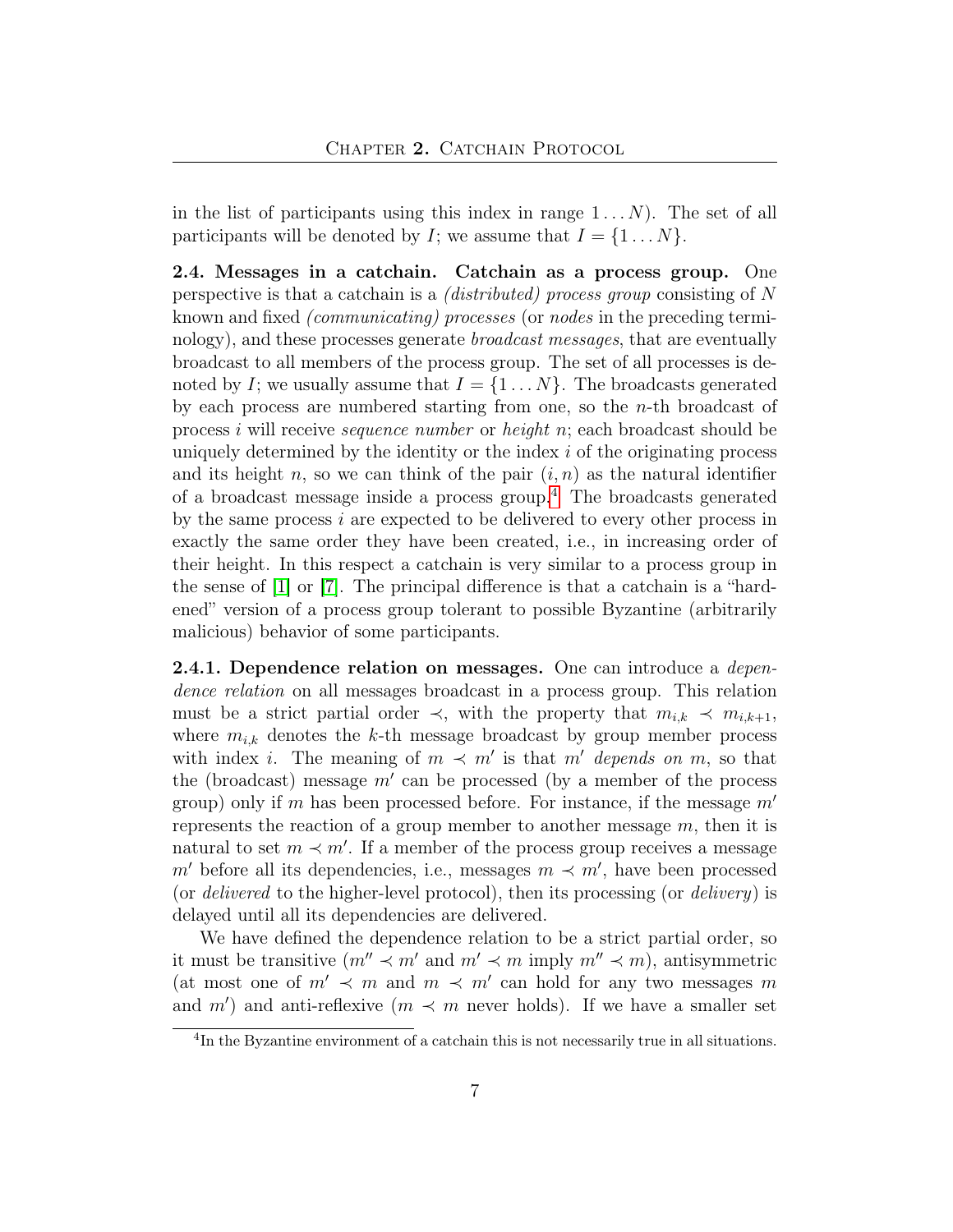of "basic dependencies"  $m' \rightarrow m$ , we can construct its transitive closure  $\rightarrow^+$ and put  $\prec := \rightarrow^+$ . The only other requirement is that every broadcast of a sender depends on all previous broadcasts of the same sender. It is not strictly necessary to assume this; however, this assumption is quite natural and considerably simplifies the design of a messaging system inside a process group, so the Catchain protocol makes this assumption.

**2.4.2.** Dependence set or cone of a message. Let  $m$  be a (broadcast) message inside a process group as above. We say that the set  $D_m := \{m' :$  $m' \prec m$  is the *dependence set* or *dependence cone* of message m. In other words,  $D_m$  is the *principal ideal* generated by m in the partially ordered finite set of all messages. It is precisely the set of all messages that must be delivered before  $m$  is delivered.

<span id="page-7-0"></span>2.4.3. Extended dependence cone of a message. We also define  $D_m^+$ , the extended dependence cone of m, by  $D_m^+ := D_m \cup \{m\}.$ 

2.4.4. Cones, or ideals with respect to  $\prec$ . More generally, we say that a subset D of messages is a cone if it is an ideal with respect to the dependence relation  $\prec$ , i.e., if  $m \in D$  and  $m' \prec m$  imply  $m' \in D$ . Of course, the dependence cone  $D_m$  and the extended dependence cone  $D_m^+$  of any message m are cones (because any principal ideal in a partially ordered set is an ideal).

2.4.5. Identification of cones with the aid of vector time. Recall that we have assumed that any message depends on all preceding messages of the same sender, i.e.  $m_{i,s} \prec m_{i,s+1}$  for any  $i \in I$  and any  $s > 0$ , such that  $m_{i,s+1}$ exists. This implies that any cone  $D$  is completely characterized by  $N$  values  $VT(D)_i$  indexed by  $i \in I$ :

$$
V\mathbf{T}(D)_i := \sup\{s \in \mathbb{N} : m_{i,s} \in D\} = \inf\{s \in \mathbb{N}_0 : m_{i,s+1} \notin D\} \tag{1}
$$

(if no message  $m_{i,s}$  is in D, we set  $VT(D)_i := 0$ ). Indeed, it is clear that

$$
m_{i,s} \in D \Leftrightarrow s \le \text{VT}(D)_i \tag{2}
$$

We say that the vector  $\mathrm{VT}(D) = (\mathrm{VT}(D)_i)_{i \in I} \in \mathbb{N}_0^I$  with non-negative components  $V_T(D)_i$  is the vector time or vector timestamp corresponding to cone  $D$  (cf. [\[1\]](#page-38-4) or [\[7\]](#page-38-5) for a more detailed discussion of vector time).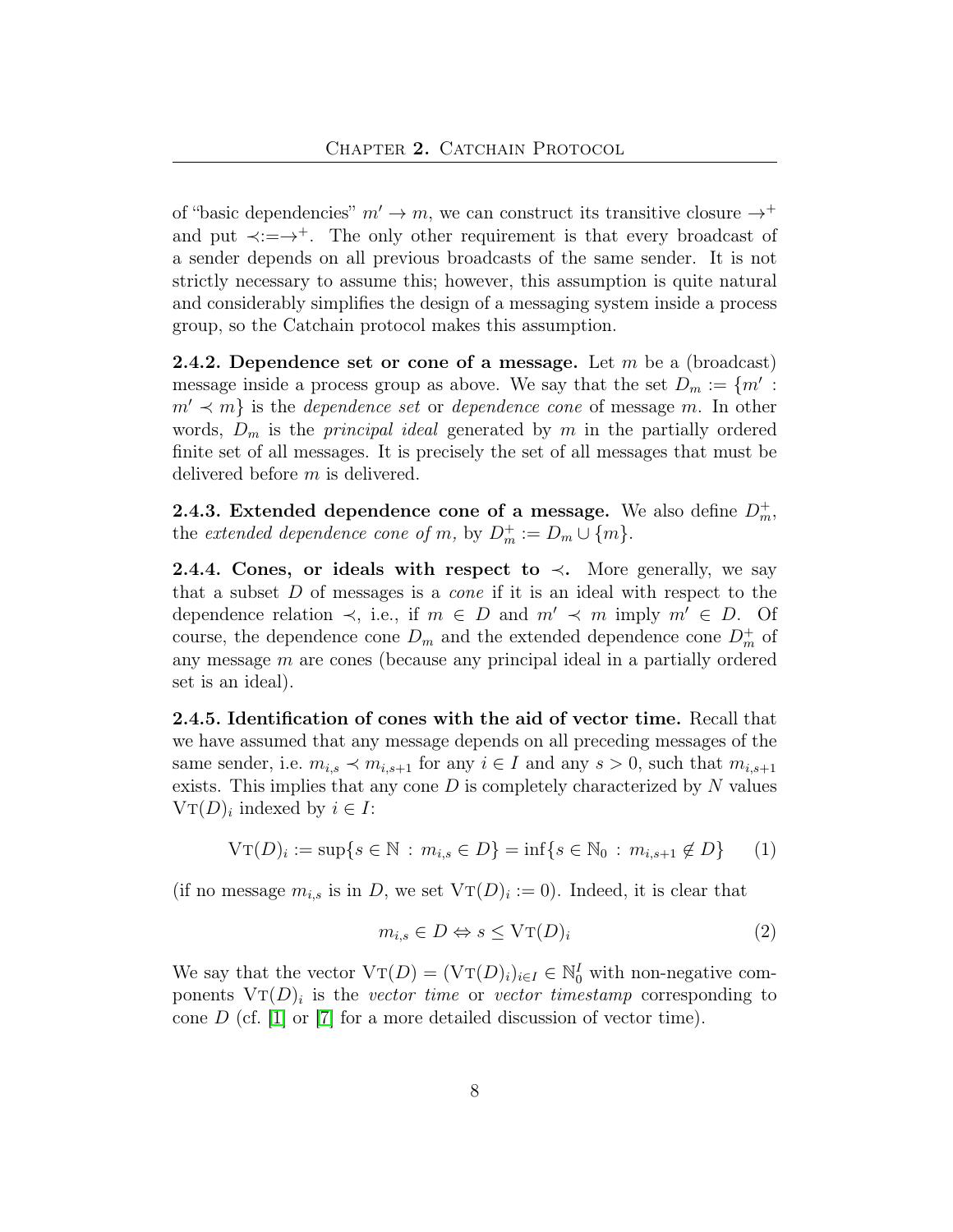2.4.6. Partial order on vector timestamps. We introduce a partial order  $\leq$  on the set of all possible vector times  $\mathbb{N}_0^I$ , which is the product of the usual orders on  $\mathbb{N}_0$ :

$$
\boldsymbol{x} = (x_i)_{i \in I} \le \boldsymbol{y} = (y_i)_{i \in I} \quad \text{iff} \quad x_i \le y_i \quad \text{for all } i \in I \tag{3}
$$

It is immediate that  $D \subset D'$  iff  $VT(D) \leq VT(D')$ ; therefore, VT is a strict order-preserving embedding of the set of all cones contained in the set of all messages into  $\mathbb{N}_0^I$ .

**2.4.7.** Vector timestamp  $V_{\text{T}}(m)$  of a message m. Given any message m, we define its vector timestamp  $V_{\text{T}}(m)$  as  $V_{\text{T}}(D_m)$ . In other words, message m can be delivered only after the first  $V_{\text{T}}(m)$  messages generated by process j are delivered, and this is true for all  $j \in I$ .

If i is the sender of message m, and s is the height of message m, so that  $m = m_{i,s}$ , then  $V_T(m)_i = s - 1$ . We can define the *adjusted vector* timestamp  $\mathrm{V} \mathrm{T}^+(m)$  of message m by setting  $\mathrm{V} \mathrm{T}^+(m)_j = \mathrm{V} \mathrm{T}(m)_j$  for  $j \neq i$ ,  $VT^+(m)_i = \mathrm{VT}(m)_i + 1 = s.$  Alternatively,  $\mathrm{VT}^+(m) = \mathrm{VT}(\tilde{D}_m^+)$ , where  $D_m^+ := D_m \cup \{m\}$  is the extended dependence cone of m (cf. **[2.4.3](#page-7-0)**).

Note that  $m' \preceq m$  iff  $D^+_{m'} \subset D^+_{m}$  iff  $VT^+(m') \leq VT^+(m)$  in  $\mathbb{N}_0^I$ , where  $m' \preceq m$  means " $m' \prec m$  or  $m' = m$ ". Similarly,  $m' \prec m$  iff  $D^+_{m'} \subset D_m$  iff  $\mathrm{V} \mathrm{T}^+(m') \leq \mathrm{V} \mathrm{T}(m)$ . In other words, the dependence relation  $\prec m$  (some or all) messages is completely determined by the adjusted vector timestamps of these messages.

2.4.8. Using vector timestamps to correctly deliver broadcast messages. Vector timestamps can be used (in non-byzantine settings) to cor-rectly deliver messages broadcast in a process group.<sup>[5](#page-8-0)</sup> Namely, suppose that every broadcast message  $m = m_{i,s}$  contains the index of its sender i and the vector timestamp of this message  $V_{\text{T}}(m)$ . Then each receiver j knows whether the message can be delivered or not. For this, j keeps track of the cone  $C_j$  of all messages delivered so far, for example by maintaining a current timestamp  $VT(j)$  equal to  $VT(C_j)$ . In other words,  $VT(j)_k$ is the count of messages of sender k processed by j so far. If  $V_T(m) \leq$  $V_{\text{T}}(i)$ , then the message m is delivered immediately and  $V_{\text{T}}(i)$  is updated to sup( $VT(j)$ ,  $VT^+(m)$ ) afterwards; this is equivalent to increasing  $VT(j)_i$  by

<span id="page-8-0"></span><sup>&</sup>lt;sup>5</sup>We assume that all broadcast messages in the process group are "causal broadcasts" or "cbcast" in the terminology of [\[1\]](#page-38-4), because we only need cbcasts for the implementation of Catchain protocol and Catchain consensus.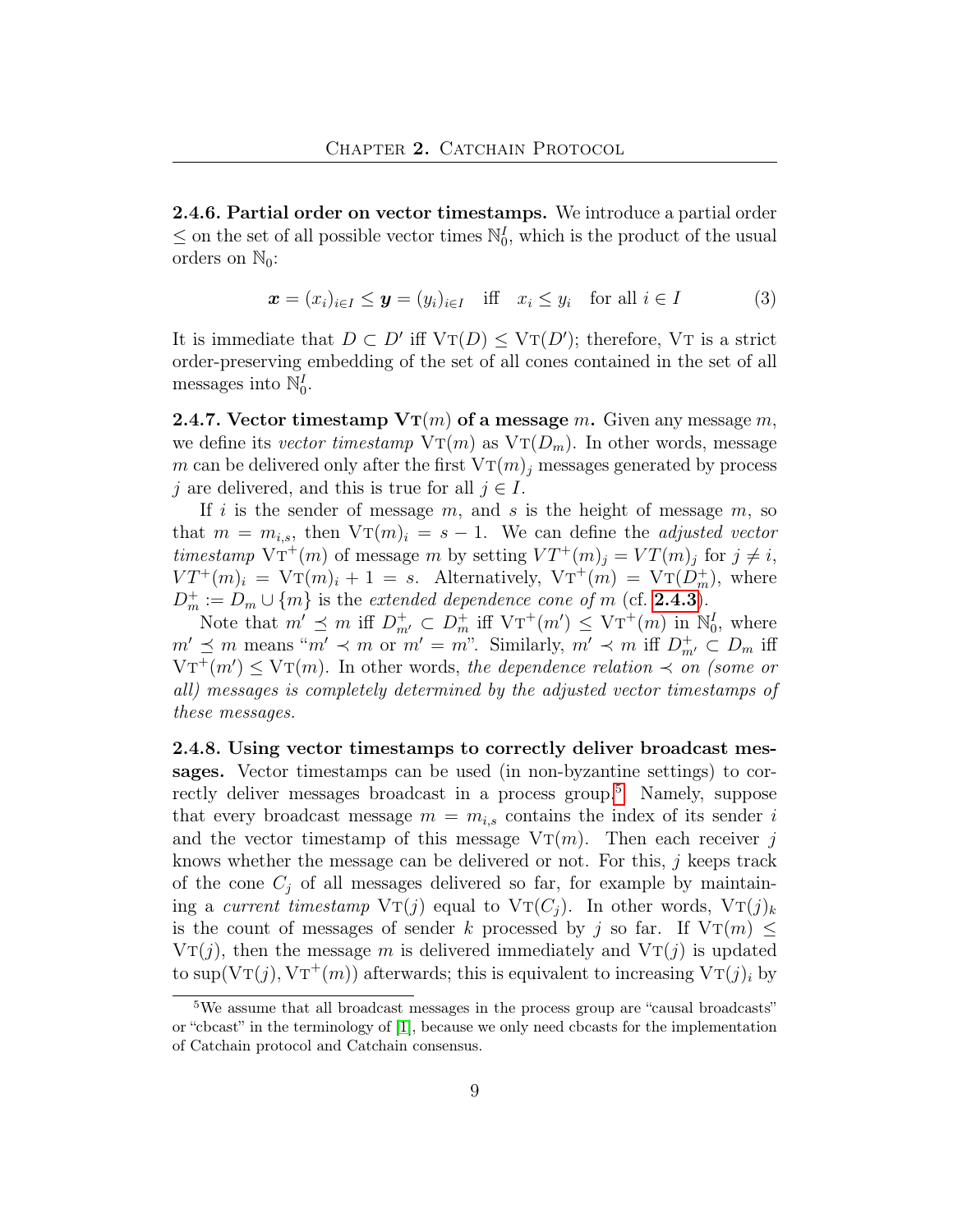one, where  $i$  is the original sender of message  $m$ . If this condition is not met, then m may be put into a waiting queue until  $VT(j)$  becomes large enough. Instead of passively waiting for the required broadcasts,  $j$  can construct the list of message indices  $(i', s')$  that are implicitly mentioned in  $V\mathcal{T}(m)$  of some received but not delivered message  $m$ , and request messages with these indices from the neighbors from which j learned about m and  $V_{T}(m)$ ; an alternative strategy (actually employed by the current implementation of the Catchain protocol) is to request these messages from randomly chosen neighbors from time to time. The latter strategy is simpler because it does not require remembering the immediate sources of all received messages (which may become unavailable anyway).

2.5. Message structure in a catchain. Catchain as a multi-blockchain. The message structure in a catchain is a bit more complicated than described above because of the necessity to support a BFT protocol. In particular, vector timestamps are not sufficient in a Byzantine setting. They have to be complemented by descriptions based on maximal elements of a dependence cone (such descriptions are typically used in non-byzantine settings only when the process group is very large, so that vector timestamp sizes become prohibitive).

2.5.1. Describing cones by means of their maximal elements. An alternative way (to using a vector timestamp) of describing a message cone D is by listing all its maximal elements Max $(D)$ , i.e. elements  $m \in D$ , such that  $m \prec m'$  does not hold for any  $m' \in D$ . Of course, one needs a suitable way of referring to messages without including them completely in order for this representation to be practical.

2.5.2. Message identifiers inside a catchain. Catchain protocol uses sha256 hashes of (suitably serialized) messages as their unique identifiers. If we assume that there are no collisions for SHA256 (computable in reasonable, e.g., polynomial time), then a message  $m$  is completely identified within the process group by its hash  $SHA256(m)$ .

<span id="page-9-0"></span>**2.5.3. Message headers.** The header of a message  $m = m_{i,s}$  inside a catchain (i.e., an instance of the Catchain protocol) always contains the index  $i$  of its sender, the height  $s$ , the catchain identifier (i.e., the hash of the genesis message, cf. [2.3](#page-5-0)) and the set of hashes of maximal elements of the dependence cone of m, i.e., the set  $\{SHA256(m') : m' \in Max(D_m)\}.$  In particular, the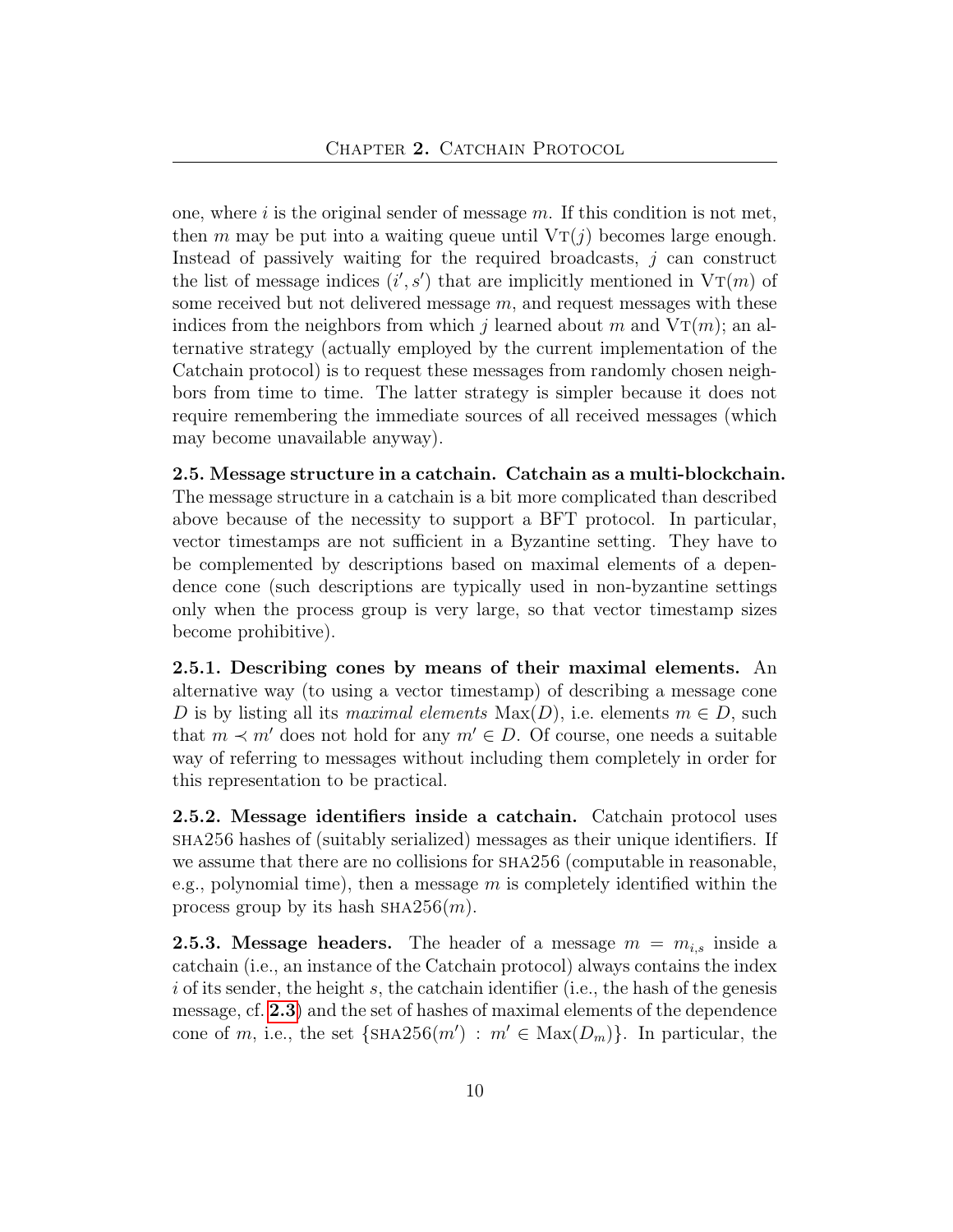hash  $\text{SHA256}(m_{i,s-1})$  of the previous message of the same sender is always included since  $m_{i,s-1}$  ∈ Max $(D_m)$  if  $s > 1$ ; for performance reasons, there is a separate field in the message header containing  $\text{SHA256}(m_{i,s-1})$ . If  $s=1$ , then there is no previous message, so the hash of the genesis message (i.e., the catchain identifier, cf. [2.3](#page-5-0)) is used instead.

The vector timestamp  $V_T(m)$  is not included in the message header; however, the header implicitly determines  $V_T(m)$  since

$$
\operatorname{VT}(m) = \sup_{m' \in D_m} \operatorname{VT}^+(m') = \sup_{m' \in \operatorname{Max}(D_m)} \operatorname{VT}^+(m') \tag{4}
$$

Note that the message header is a part of the message, and in particular the hash of a message (i.e., the message identifier) depends on all data listed in the header. Therefore, we assume that the message identifier implicitly determines all the dependencies of the corresponding message (if there are no known collisions for sha256).

2.5.4. Message signatures. Apart from that, every message in a catchain is signed by its creator. Since the list of participating nodes (processes) in a catchain is known in advance, and this list includes the public keys of all processes, these message signatures can be checked by a receiving process immediately after a message is received. If the signature is invalid, the message is discarded without any further processing.

2.5.5. Message encryption. All messages in a catchain are also encrypted before being transferred from a node to its neighbor in the private overlay network underlying the catchain. However, this encryption is performed by lower-level network protocols (such as ADNL) and is not relevant to the discussion here. We would like to mention that correct encryption is possible here only because the list of participating processes includes not only the public keys of all processes, but also their ADNL addresses (which effectively are public encryption keys for network transmission).

Notice that even if the encryption had been absent, this would not violate the BFT properties of the protocol, because faking a message from another sender would not be possible because of the signatures. However, this might lead to a leak of information to outside observers, which is often undesirable.

2.5.6. Alternative perspective: a catchain as a multi-blockchain. Note that all messages created by the same sender  $i$  in a catchain turn out to have a simple "blockchain structure", because the header of  $m_{i,s+1}$  contains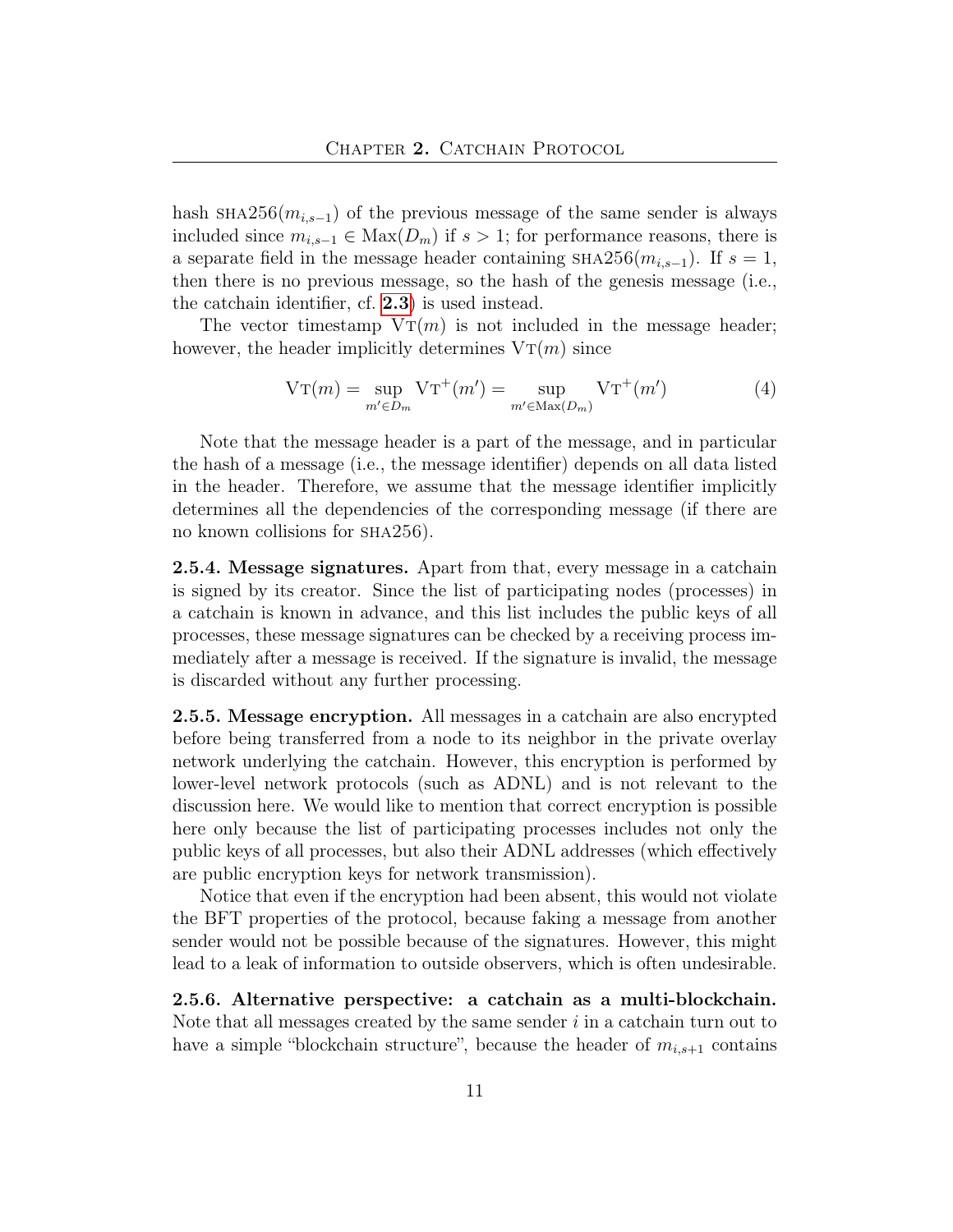the hash  $\text{SHA256}(m_{i,s})$  (among other hashes of messages from  $\text{Max}(D_{m_{i,s+1}})$ ) of the previous message of sender i. In this way each process i generates a simple blockchain consisting of its messages, with each "block" of this blockchain corresponding to one message and referring to the previous block by its hash, and sometimes includes references to blocks (i.e., messages) of other processes by mentioning the hashes of these blocks in its blocks. Each block is signed by its creator. The resulting structure is very similar to that of an "asynchronous payment channel" considered in  $[3, 5]$  $[3, 5]$ , but with N participants instead of 2.

<span id="page-11-0"></span>2.6. Message propagation in a catchain. Now we are ready to describe message propagation in a catchain. Namely:

- The (lower-level) overlay network protocol maintains a list of neighbors in the private overlay network underlying the catchain and provides ADNL channels to each of these neighbors. This private overlay network has the same list of members (processes, nodes) as the catchain, and the neighbors of each node form an (oriented) subgraph on the set of all participating nodes. This (essentially random) subgraph is strongly connected with probability very close to one.
- Each process generates some new messages from time to time (as needed by the higher-level protocol). These messages are augmented by catchain message headers as outlined in [2.5.3](#page-9-0), signed, and propagated to all known neighbors using the ADNL channels established by the overlay protocol.
- In contrast with the usual simple overlay broadcast protocol, the messages received from neighbors are not immediately rebroadcast to all other neighbors that are not known yet to have a copy of them. Instead, the signature is checked first, and invalid messages are discarded. Then the message is either delivered (if all its dependent messages have already been delivered), or put into a waiting queue. In the latter case, all the required messages mentioned in its header (i.e., the set  $Max(D_m)$ ) are pulled from the neighbor that sent this message (apart from that, attempts to download these missing messages from random neighbors are performed from time to time). If necessary, this process is repeated recursively until some messages can be delivered. Once a message is ready for local delivery (i.e., all its dependencies are already present), it is also rebroadcast to all neighbors in the overlay network.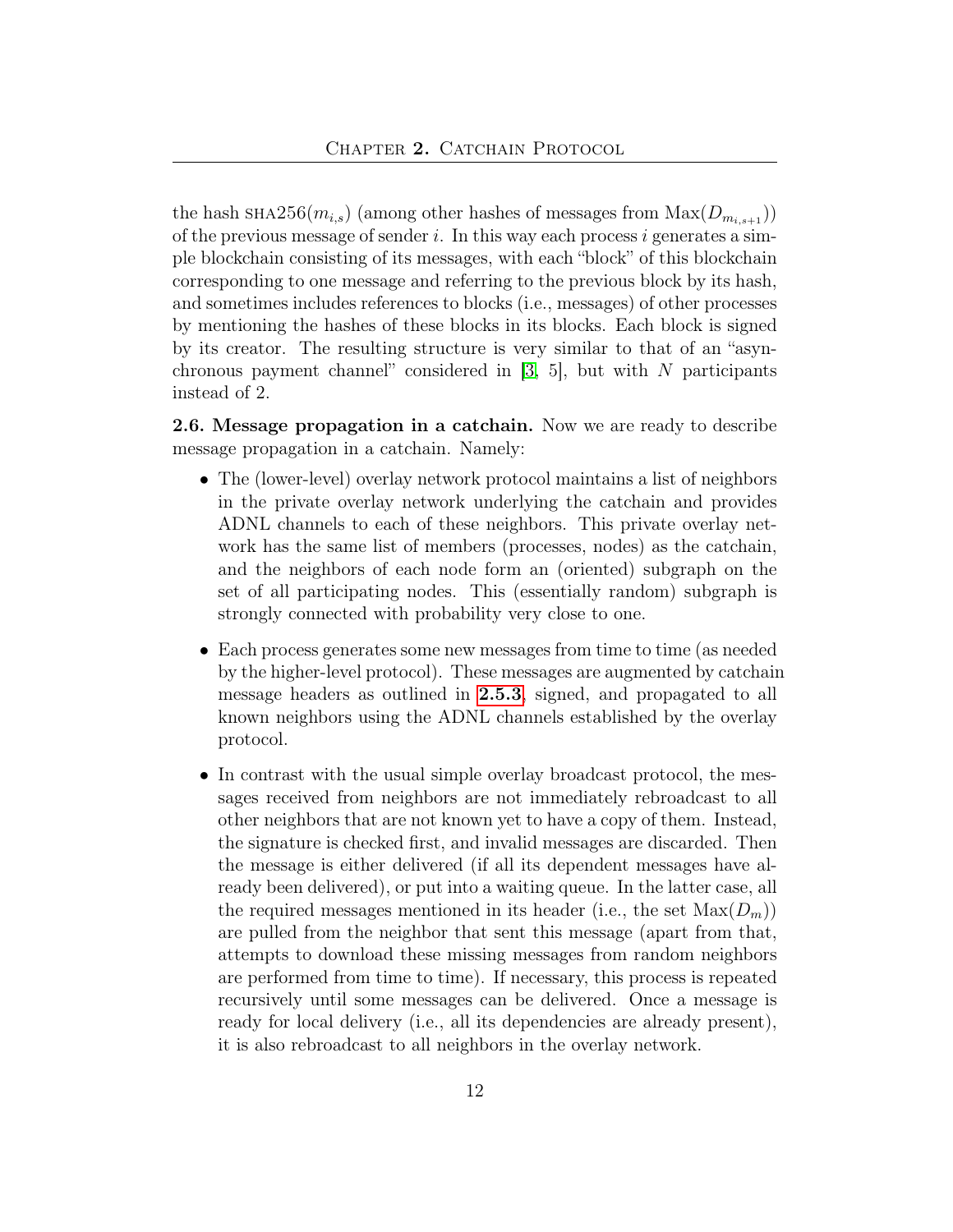- Apart from the recursive "pull" mechanism described above, a faster vector timestamp-based mechanism is also used, so that messages can be queried from neighbors by their senders and heights (learned from the vector timestamps of received messages). Namely, each process sends a special query containing the current vector timestamp to a randomly chosen neighbor from time to time. This peer-to-peer query leads to its receiver sending back all or some messages unknown to the sender (judging by their vector timestamps).
- This faster vector timestamp-based mechanism can be disabled for messages originating from certain senders as soon as a "fork" is detected, i.e., a second message with the same sender  $i$  and height  $s$ , but with a different hash, is learned from a neighbor, for example, during the fast or slow "pull" process. Once a fork created by  $i$  is detected, the corresponding component  $VT_i$  of all subsequent vector timestamps is set to a special value  $\infty$  to indicate that comparing the values of these components does not make sense anymore.
- When a message is delivered (to the higher-level protocol), this message is added into the cone C of processed messages of the current process (and the current vector timestamp is updated accordingly), and all subsequent messages generated by the current process will be assumed to depend on all the messages delivered so far (even if this is not logically necessary from the perspective of the higher-level protocol).
- If the set  $Max(C)$  of the maximal elements of the cone of processed messages becomes too large (contains more elements than a certain amount fixed in advance by the genesis message of the catchain), then the Catchain protocol asks the higher-level protocol to generate a new message (empty if no useful payload is available). After this new message is generated (and immediately delivered to the current process), C is updated and  $Max(C)$  consists of only one element (the new message). In this way the size of  $Max(C)$  and therefore the size of the message header always remain bounded.
- Once a message  $m$  is delivered and the set  $C$  is modified to include this message, a timer is set, and after some small delay the higherlevel protocol is asked to create a new message (empty if necessary), so that this new message  $m^*$  would refer to the new C, similarly to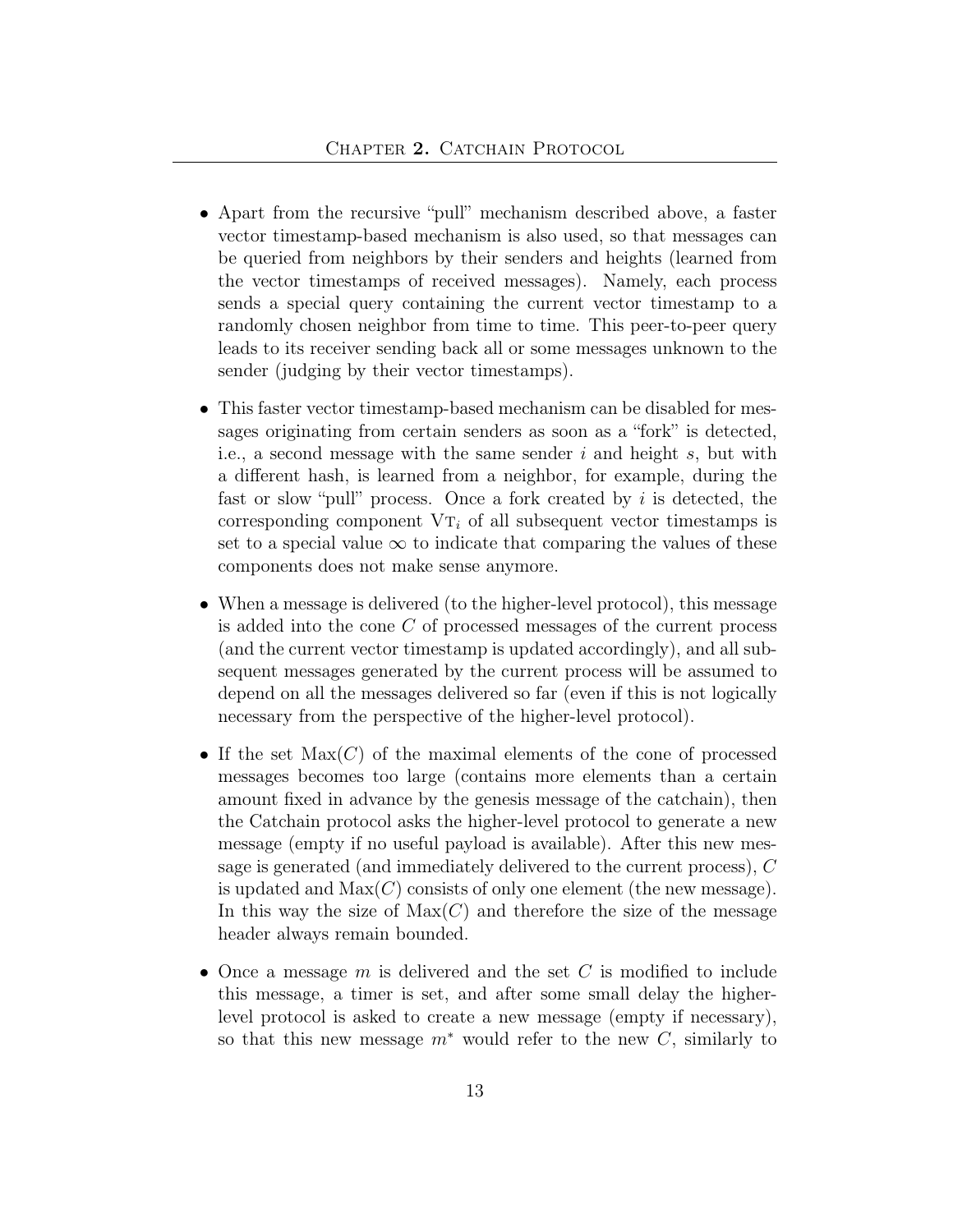the procedure described in the previous item. This new message  $m^*$ is pushed to all neighbors; since its header contains  $Max(C)$  for the new C, and  $m \in C$ , the neighbors learn not only about the newlygenerated message  $m^*$ , but also about the original received message  $m$ . If some neighbors do not have a copy of  $m$  yet, they would require one (from the current process or not).

• All (broadcast) messages received and created in a catchain are stored into a special local database. This is especially important for newlycreated messages (cf. [3.3.2](#page-21-0)): if a message is created and sent to neighbors, but not saved into the database (and flushed to disk) before the creating process crashes and is restarted, then another message with the same sender and height can be created after restart, thus effectively leading to an involuntary "fork".

2.7. Forks and their prevention. One can see that the multi-blockchain structure of a catchain outlined above (with references to other blocks by their hashes and with signatures) leaves very little possibility for "cheating" in a consensus protocol built upon a catchain (i.e., using the catchain as a means for broadcasting messages inside a process group). The only possibility that is not detected immediately consists of creating two (or more) different versions of the same message  $m_{i,s}$  (say,  $m'_{i,s}$  and  $m''_{i,s}$ ), and sending one version of this message  $m'_{i,s}$  to some peers and a different version  $m''_{i,s}$  to others. If s is minimal (for a fixed i), then this corresponds to a  $fork$  in blockchain terminology: two different next blocks  $m'_{i,s}$  and  $m''_{i,s}$  for the same previous block  $m_{i,s-1}$ .

Therefore, the Catchain protocol takes care to detect forks as soon as possible and prevent their propagation.

2.7.1. Detection of forks. The detection of forks is simple: if there are two different blocks  $m'_{i,s}$  and  $m''_{i,s}$  with the same creator  $i \in I$  and the same height  $s \geq 1$ , and with valid signatures of i, then this is a fork.

<span id="page-13-0"></span>2.7.2. Fork proofs. Block signatures in the Catchain protocol are created in such a way that creating *fork proofs* (i.e., the proof that a process i has intentionally created a fork) is especially simple since it is the hash of a very small structure (containing a magic number, the values of  $i$  and  $s$ , and the hash of the remainder of the message) that is actually signed. Therefore, only two such small structures and two signatures are required in a fork proof.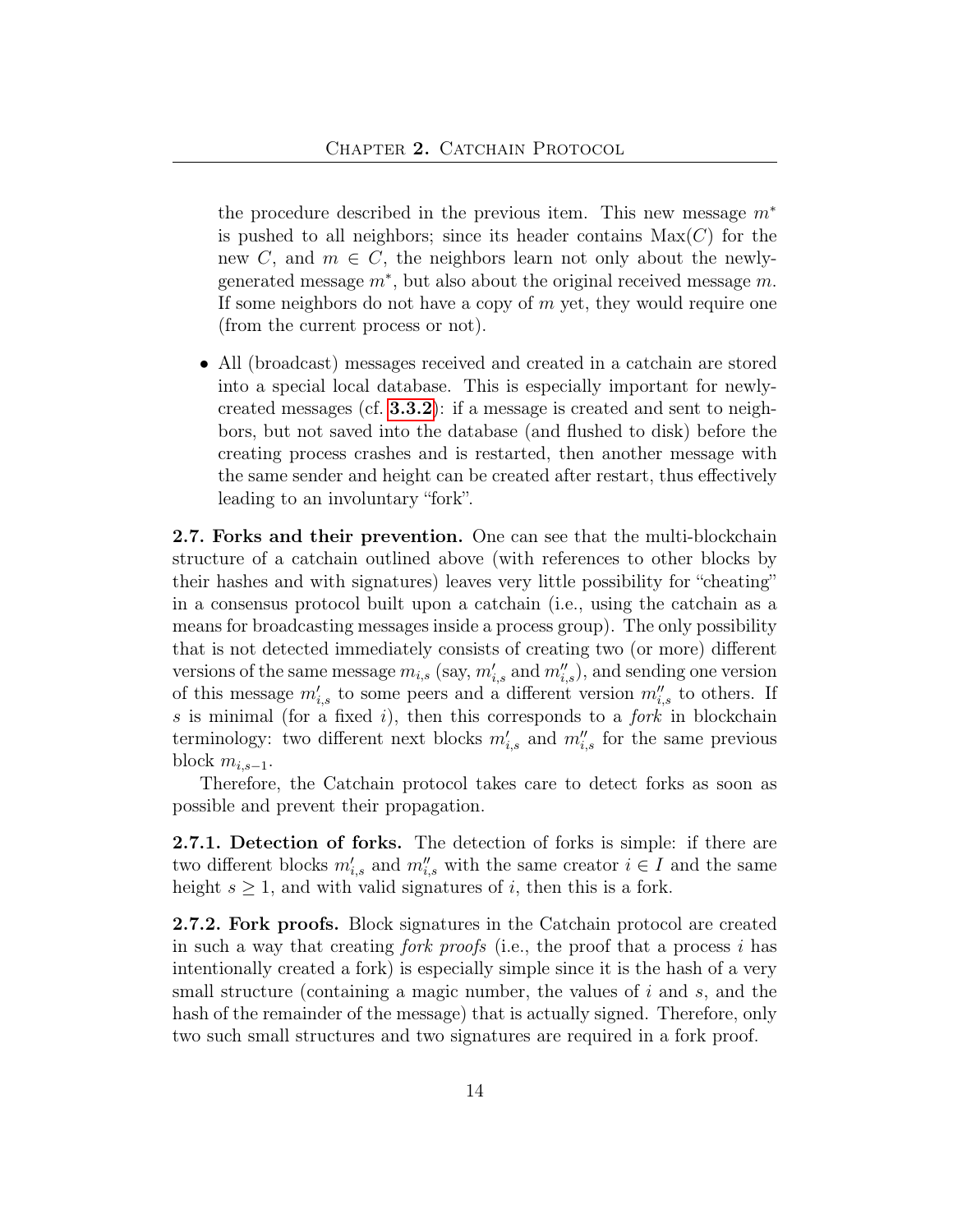2.7.3. External punishment for creating forks. Notice that an external punishment for creating catchain forks may be used in the proof-of-stake blockchain generation context. Namely, the fork proofs may be submitted to a special smart contract (such as the elector smart contract of the TON Blockchain), checked automatically, and some part or all of the stake of the offending party may be confiscated.

**2.7.4. Internal processing of forks.** Once a fork (created by  $i$ ) is detected (by another process j), i.e. j learns about two different messages  $m_{i,s}$  and  $m'_{i,s}$ created by i and having same height s (usually this happens while recursively downloading dependencies of some other messages),  $i$  starts ignoring  $i$  and all of its subsequent messages. They are not accepted and not broadcast further. However, messages created by  $i$  prior to the fork detection may be still downloaded if they are referred to in messages (blocks) created by processes that did not see this fork before referring to such messages created by  $i$ .

<span id="page-14-0"></span>2.7.5. Accepting messages from a "bad" process is bad. Furthermore, if process i learns about a fork created by process j, then i shows this to its neighbors by creating a new service broadcast message that contains the corresponding fork proof (cf. [2.7.2](#page-13-0)). Afterwards, this and all subsequent messages of j cannot directly depend on any messages by the known "bad" producer i (but they still can refer to messages from another party  $k$  that directly or indirectly refer to messages of i if no fork by i was known to k at the time when the referring message was created). If j violates this restriction and creates messages with such invalid references, these messages will be discarded by all honest processes in the group.

<span id="page-14-1"></span>2.7.6. The set of "bad" group members is a part of the intrinsic state. Each process  $i$  keeps its own copy of the set of known "bad" processes in the group, i.e., those processes that have created at least one fork or have violated [2.7.5](#page-14-0). This set is updated by adding j into it as soon as i learns about a fork created by j (or about a violation of [2.7.5](#page-14-0) by j); after that, a callback provided by the higher-level protocol is invoked. This set is used when a new broadcast message arrives: if the sender is bad, then the message is ignored and discarded.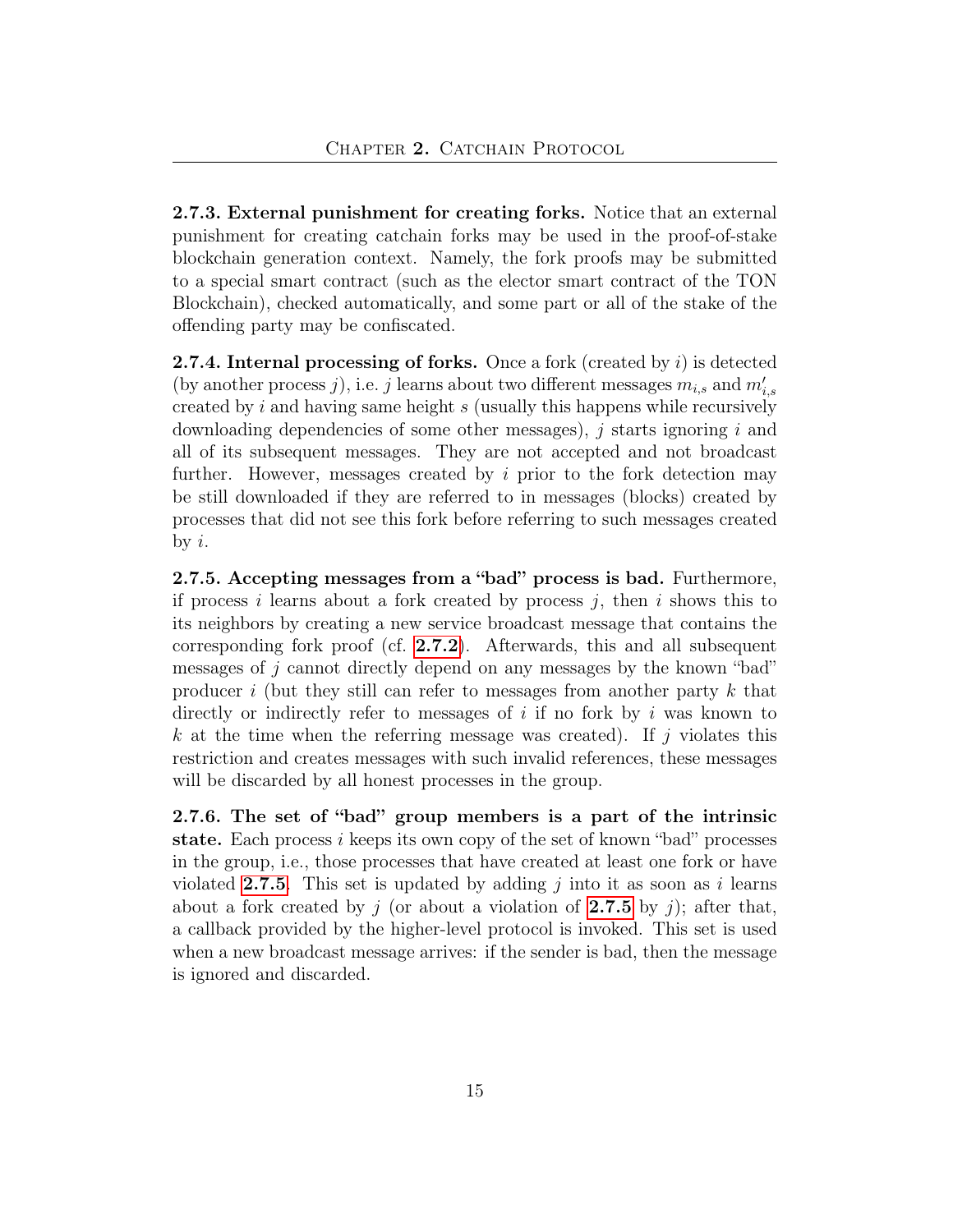### <span id="page-15-0"></span>3 Block Consensus Protocol

We explain in this section the basic workings of the TON Block Consensus Protocol (cf. [1](#page-1-0)), which builds upon the generic Catchain protocol (cf. [2](#page-4-0)) to provide the BFT protocol employed for generating and validating new blocks of the TON Blockchain. The source code for the TON Block Consensus protocol resides in subdirectory validator-session of the source tree.

<span id="page-15-1"></span>3.1. Internal state of the Block Consensus Protocol. The higher-level Block Consensus Protocol introduces a new notion to the catchain: that of an internal state of the Block Consensus Protocol (BCP), sometimes also (not quite correctly) called "the internal state of the catchain" or simply catchain state. Namely, each process  $i \in I$  has a well-determined internal state  $\sigma_{C_i}$  after a subset of messages (actually always a dependence cone)  $C_i$ is delivered by the Catchain protocol to the higher-level protocol (i.e., to the Block Consensus Protocol in this case). Furthermore, this state  $\sigma_{C_i} = \sigma(C_i)$ depends only on cone  $C_i$ , but not on the identity of the process  $i \in I$ , and can be defined for any dependence cone  $S$  (not necessarily a cone  $C_i$  of delivered messages for some process  $i$  at some point).

3.1.1. Abstract structure of the internal state. We start with an abstract structure of the internal state employed by BCP; more specific details will be provided later.

3.1.2. Updating the internal state. The Catchain protocol knows nothing about the internal state; it simply invokes appropriate callbacks supplied by the higher-level protocol (i.e., the BCP) whenever a message  $m$  is delivered. It is the job of the higher-level protocol to compute the new state  $\sigma_{S'}$  starting from the previously computed state  $\sigma_S$  and the message m, where  $S' =$  $S\cup\{m\}$  (and necessarily  $S\supset D_m$ , otherwise m could not have been delivered at this point).

3.1.3. Recursive formula for updating the internal state. The abstract setup for computing  $\sigma_S$  for all cones S consists of three components:

• A value  $\sigma_{\emptyset}$  for the initial state (this value actually depends on the genesis block of the catchain; we ignore this dependence here because we consider only one catchain at this point).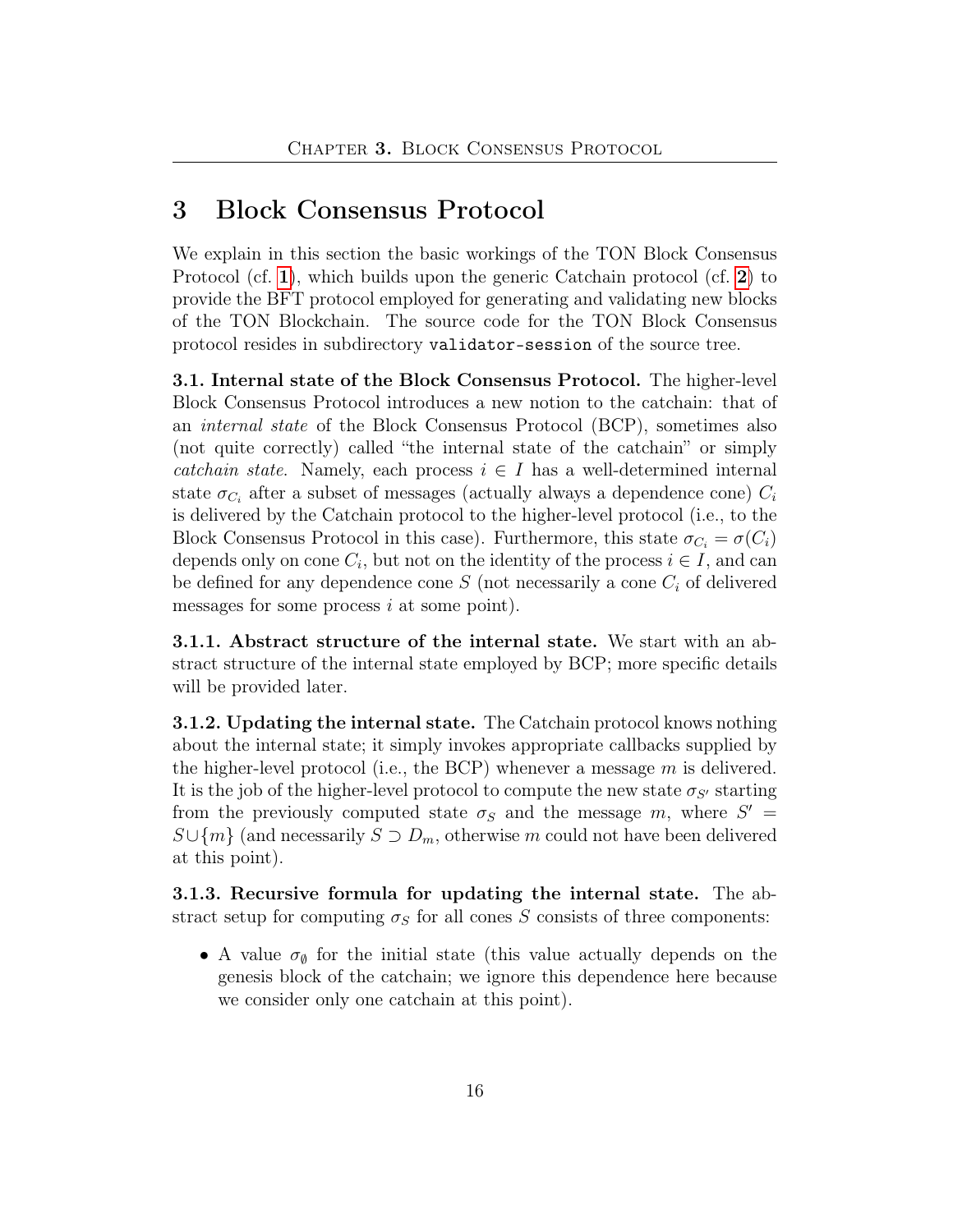• A function f that computes the state  $\sigma_{D_m^+}$  from the previous state  $\sigma_{D_m}$ and the newly-delivered message m:

<span id="page-16-4"></span>
$$
\sigma_{D_m^+} = f(\sigma_{D_m}, m) \tag{5}
$$

where  $D_m$  is the dependence cone of message m and  $D_m^+ = D_m \cup \{m\}$ its extended dependence cone (cf. [2.4.3](#page-7-0)). In most cases, f will actually satisfy the stronger condition

<span id="page-16-1"></span>
$$
\sigma_{S \cup \{m\}} = f(\sigma_S, m) \quad \text{if } S \text{ and } S \cup \{m\} \text{ are cones and } m \notin S \qquad (6)
$$

However, this stronger condition is not required by the update algorithm.

• A "merge function" g that computes  $\sigma_{S\cup T}$  from  $\sigma_S$  and  $\sigma_T$ :

<span id="page-16-0"></span>
$$
\sigma_{S \cup T} = g(\sigma_S, \sigma_T) \quad \text{for any cones } S \text{ and } T \tag{7}
$$

(the union of two cones always is a cone). This function  $\sigma$  is applied by the update algorithm only in the specific case  $T = D_m^+$  and  $m \notin S$ .

<span id="page-16-3"></span>**3.1.4. Commutativity and associativity of g.** Note that  $(7)$  (for arbitrary cones S and T) implies associativity and commutativity of  $g$ , at least when g is applied to possible states (values of form  $\sigma_S$  for some cone  $S$ ). In this respect g defines a commutative monoid structure on the set  $\Sigma = \{\sigma_S : S \text{ is a cone}\}\$ . Usually g is defined or partially defined on a larger set  $\Sigma$  of state-like values, and it may be commutative and associative on this larger set  $\Sigma$ , i.e.,  $g(x, y) = g(y, x)$  and  $g(x, g(y, z)) = g(g(x, y), z)$  for x, y,  $z \in \tilde{\Sigma}$  (whenever both sides of the equality are defined), with  $\sigma_{\emptyset}$  as an unit, i.e.,  $g(x, \sigma_{\emptyset}) = x = g(\sigma_{\emptyset}, x)$  for  $x \in S$  (under the same condition). However, this property, useful for the formal analysis of the consensus algorithm, is not strictly required by the state update algorithm, because this algorithm uses g in a deterministic fashion to compute  $\sigma_S$ .

**3.1.5. Commutativity of f.** Note that f, if it satisfies the stronger condition [\(6\)](#page-16-1), must also exhibit a commutativity property

<span id="page-16-2"></span>
$$
f(f(\sigma_S, m), m') = f(f(\sigma_S, m'), m)
$$
\n(8)

whenever S is a cone and m and m' are two messages with  $D_m \subset S$ ,  $D_{m'} \subset S$ ,  $m \notin S$  and  $m' \notin S$ , because in this case  $S \cup \{m\}$ ,  $S \cup \{m'\}$  and  $S \cup \{m, m'\}$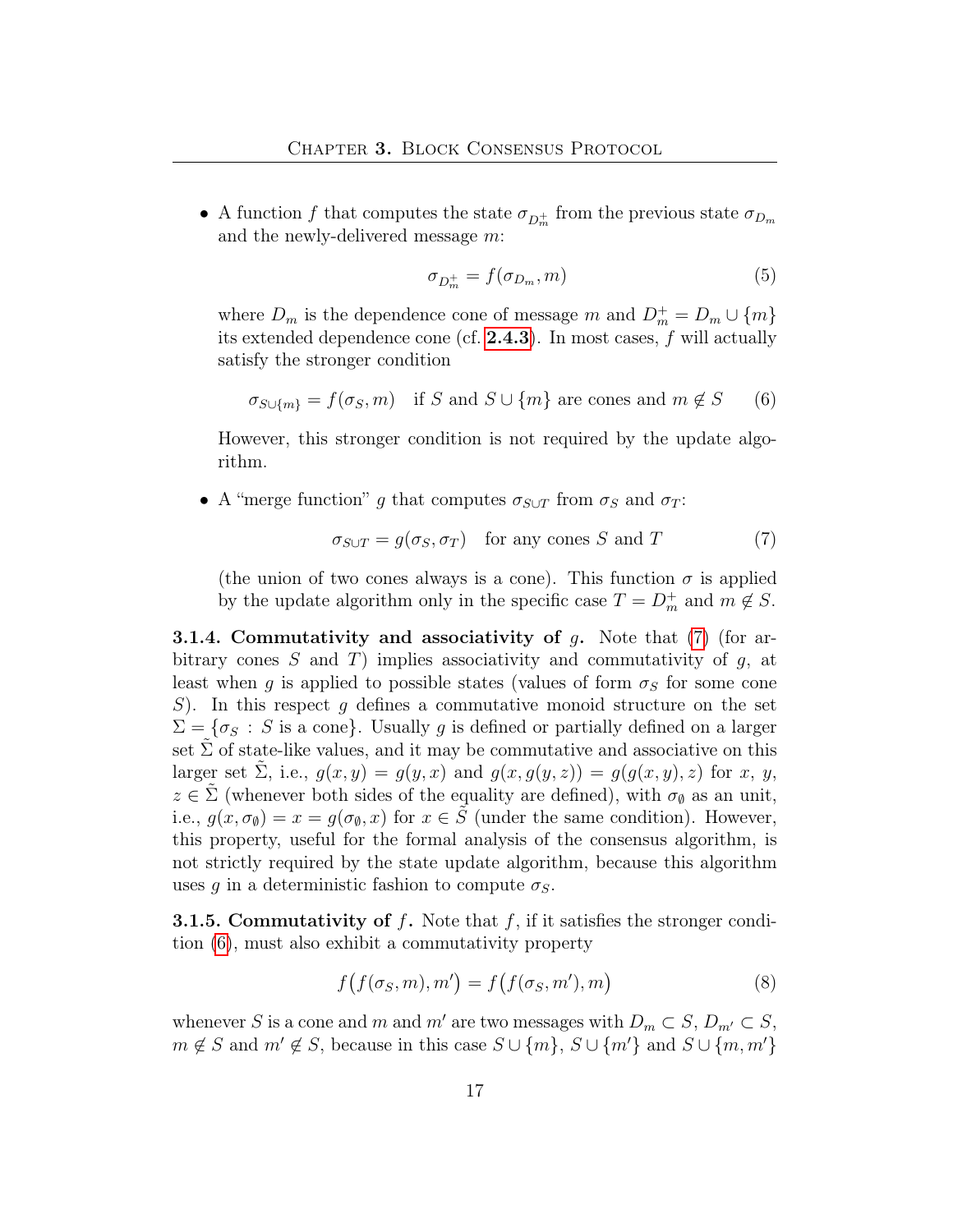are also cones, and [\(6\)](#page-16-1) implies that both sides of [\(8\)](#page-16-2) are equal to  $\sigma_{S \cup \{m,m'\}}$ . Similarly to [3.1.4](#page-16-3),  $f$  is usually defined or partially defined on the product of a larger set  $\Sigma$  of state-like values and of a set of message-like values; it may exhibit the "commutativity" property [\(8\)](#page-16-2) or not on this larger set. If it does, this might be useful for formal analysis of the algorithms relying on  $\sigma_S$ , but this property is not strictly necessary.

**3.1.6. The state update algorithm.** The state update algorithm (independently executed by each process  $i)$  employed by the catchain (actually by the higher-level BCP) uses  $\sigma_{\emptyset}$ , f and g as follows:

- The algorithm keeps track of all  $\sigma_{D_m^+}$  for all messages m delivered so far.
- The algorithm keeps track of  $\sigma_{C_i}$ , where  $C_i$  is the current dependence cone, i.e., the set of all messages m delivered (to the current process  $i$ ). The initial value of  $\sigma_{C_i}$  is  $\sigma_{\emptyset}$ .
- When a new message m is delivered, the value of  $\sigma_{D^m}$  is computed by a repeated application of g since  $D_m = \bigcup_{m' \in D_m} D^+_{m'} = \bigcup_{m' \in \text{Max}(D_m)} D^+_{m'};$ therefore, if  $\text{Max}(D_m) = \{m'_1, \ldots, m'_k\},\$  then

<span id="page-17-0"></span>
$$
\sigma_{D_m} = g\left(\dots g\left(g(\sigma_{D_{m'_1}}^+, \sigma_{D_{m'_2}}^+), \sigma_{D_{m'_3}}^+\right), \dots \sigma_{D_{m'_k}}^+\right) \tag{9}
$$

The set  $Max(D_m)$  is explicitly listed in the header of message m in some fixed order  $m'_1, \ldots, m'_k$ ; the above formula is applied with respect to this order (so the computation of  $D_m$  is deterministic). The first element in this list always is the previous message of the sender of  $m$ , i.e., if  $m = m_{i,s+1}$ , then  $m'_1 = m_{i,s}$ .

- After that, the value of  $\sigma_{D_m^+}$  is computed by an application of  $f: \sigma_{D_m^+} =$  $f(\sigma_{D_m}, m)$ . This value is memorized for future use.
- Finally, when a new message  $m$  is delivered to the current process  $i$ , thus updating  $C_i$  to  $C'_i := C_i \cup \{m\}$ , the algorithm uses the computed value  $\sigma_{D_m^+}$  to update the current state

$$
\sigma_{C_i'} = g(\sigma_{C_i}, \sigma_{D_m^+})
$$
\n(10)

This state, however, is "virtual" in the sense that it can be slightly changed later (especially if q is not commutative). Nevertheless, it is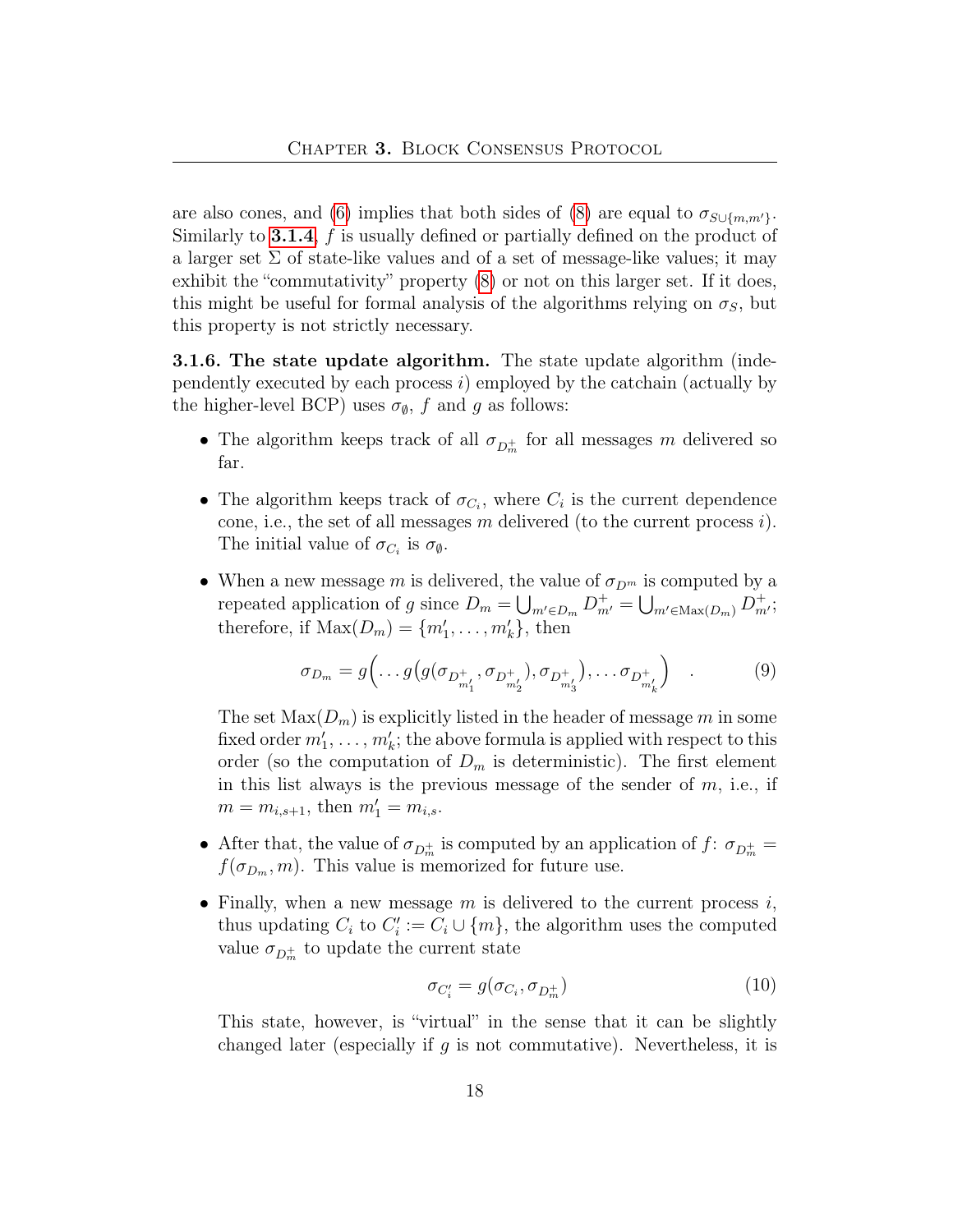used to make some important decisions by the higher-level algorithm  $(BCP)$ .

- Once a new message m is generated and locally delivered, so that  $C_i$ becomes equal to  $D_m^+$ , the previously computed value of  $\sigma_{C_i}$  is discarded and replaced with  $\sigma_{D_m^+}$  computed according to the general algorithm described above. If  $g$  is not commutative or not associative (for example, it may happen that  $g(x, y)$  and  $g(y, x)$  are different but equivalent representations of the same state), then this might lead to a slight change of the current "virtual" state of process i.
- If the lower-level (catchain) protocol reports to the higher-level protocol that a certain process  $j \notin i$  is "bad" (i.e., j is found out to have created a fork, cf. [2.7.6](#page-14-1), or to have knowingly endorsed a fork by another pro-cess, cf. [2.7.5](#page-14-0)), then the current (virtual) state  $\sigma_{C_i}$  is recomputed from scratch using the new set  $C_i' = \bigcup_{m \in C_i, m \text{ was created by "good" process } k} D_m^+$ and the "merge" function g applied to the set of  $\sigma_{D_m^+}$  where m runs through the set of last messages of the processes known to be good (or through the set of maximal elements of this set). The next created outbound message will depend only on the messages from  $C_i'$ .

3.1.7. Necessity to know the internal state of the other processes. Formula [\(9\)](#page-17-0) implies that process  $i$  must also keep track of  $\sigma_{D_m^+}$  for all messages  $m$ , created by this process or not. However, this is possible since these internal states are also computed by appropriate applications of the update algorithm. Therefore, BCP computes and remembers all  $\sigma_{D_m^+}$  as well.

**3.1.8. Function f would suffice.** Notice that the update algorithm applies g only to compute  $\sigma_{S \cup D_m^+} = g(\sigma_S, \sigma_{D_m^+})$  when S is a cone containing  $D_m$ , but not containing  $m$ . Therefore, every actual application of  $g$  could have been replaced by an application of  $f$  satisfying the extended property  $(6)$ :

$$
\sigma_{S \cup D_m^+} = g(\sigma_S, \sigma_{D_m^+}) = f(\sigma_S, m) \tag{11}
$$

However, the update algorithm does not use this "optimization", because it would disable the more important optimizations described below in [3.2.4](#page-19-0) and [3.2.5](#page-20-0).

3.2. The structure of the internal state. The structure of the internal state is optimized to make the *transition function*  $f$  of  $(5)$  and the *merge*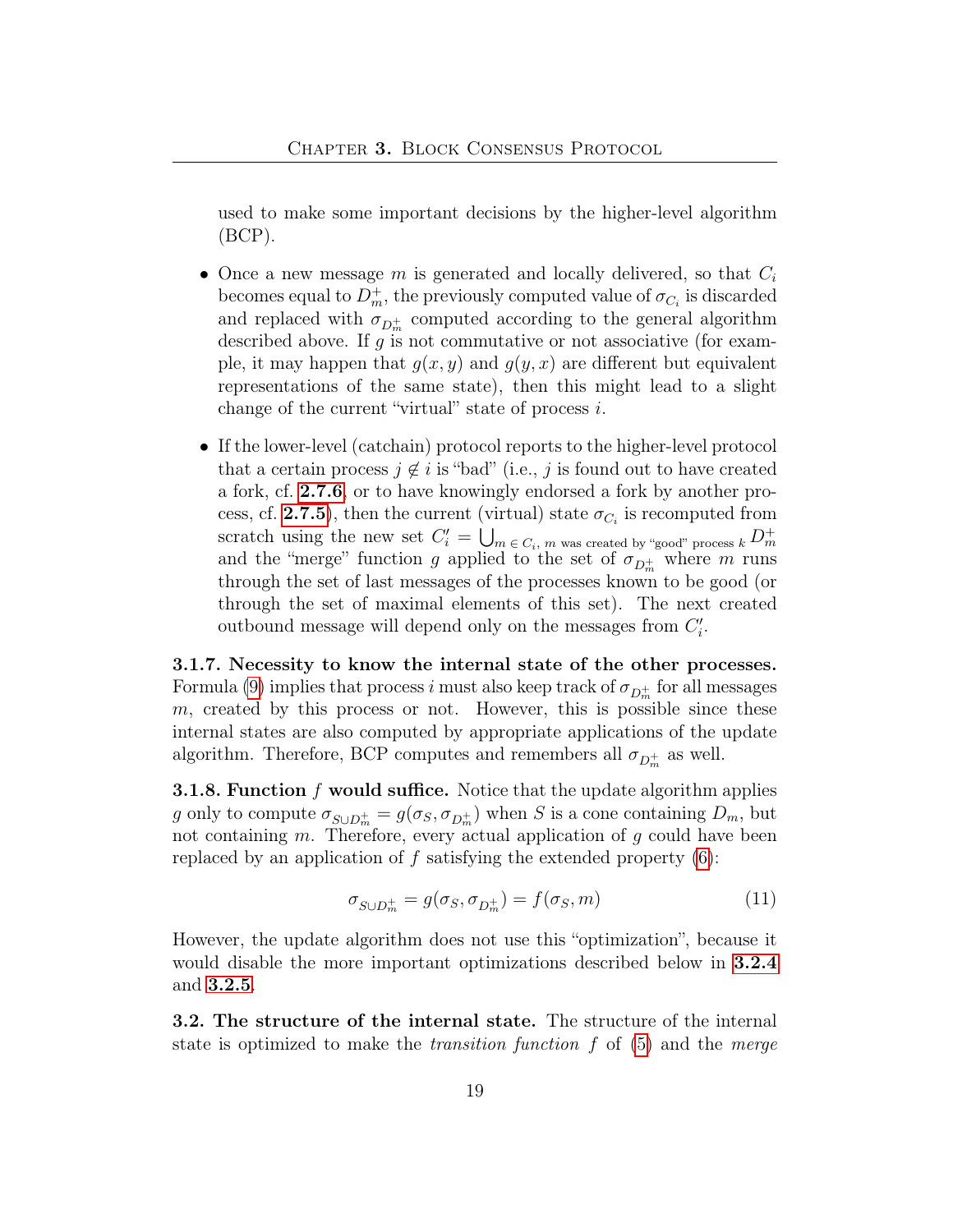function g of [\(7\)](#page-16-0) as efficiently computable as possible, preferably without the need of potentially unbounded recursion (just some loops). This motivates the inclusion of additional components into the internal state (even if these components are computable from the remainder of the internal state), which have to be stored and updated as well. This process of including additional components is similar to that employed while solving problems using dynamic programming, or to that used while proving statements by mathematical (or structural) induction.

<span id="page-19-1"></span>3.2.1. The internal state is a representation of a value of an abstract algebraic data type. The internal representation of the internal state is essentially a (directed) tree (or rather a directed acyclic graph) or a collection of nodes; each node contains some immediate (usually integer) values and several pointers to other (previously constructed) nodes. If necessary, an extra constructor tag (a small integer) is added at the beginning of a node to distinguish between several possibilities. This structure is very similar to that used to represent values of abstract algebraic data types in functional programming languages such as Haskell.

**3.2.2.** The internal state is persistent. The internal state is *persistent*, in the sense that the memory used to allocate the nodes which are part of the internal state is never freed up while the catchain is active. Furthermore, the internal state of a catchain is actually allocated inside a huge contiguous memory buffer, and new nodes are always allocated at the end of the used portion of this buffer by advancing a pointer. In this way the references to other nodes from a node inside this buffer may be represented by an integer offset from the start of the buffer. Every internal state is represented by a pointer to its root node inside this buffer; this pointer can be also represented by an integer offset from the start of the buffer.

<span id="page-19-2"></span><span id="page-19-0"></span>3.2.3. The internal state of a catchain is flushed to an append-only file. The consequence of the structure of the buffer used to store the internal states of a catchain explained above is that it is updated only by appending some new data at its end. This means that the internal state (or rather the buffer containing all the required internal states) of a catchain can be flushed to an append-only file, and easily recovered after a restart. The only other data that needs to be stored before restarts is the offset (from the start of the buffer, i.e., of this file) of the current state of the catchain. A simple key-value database can be used for this purpose.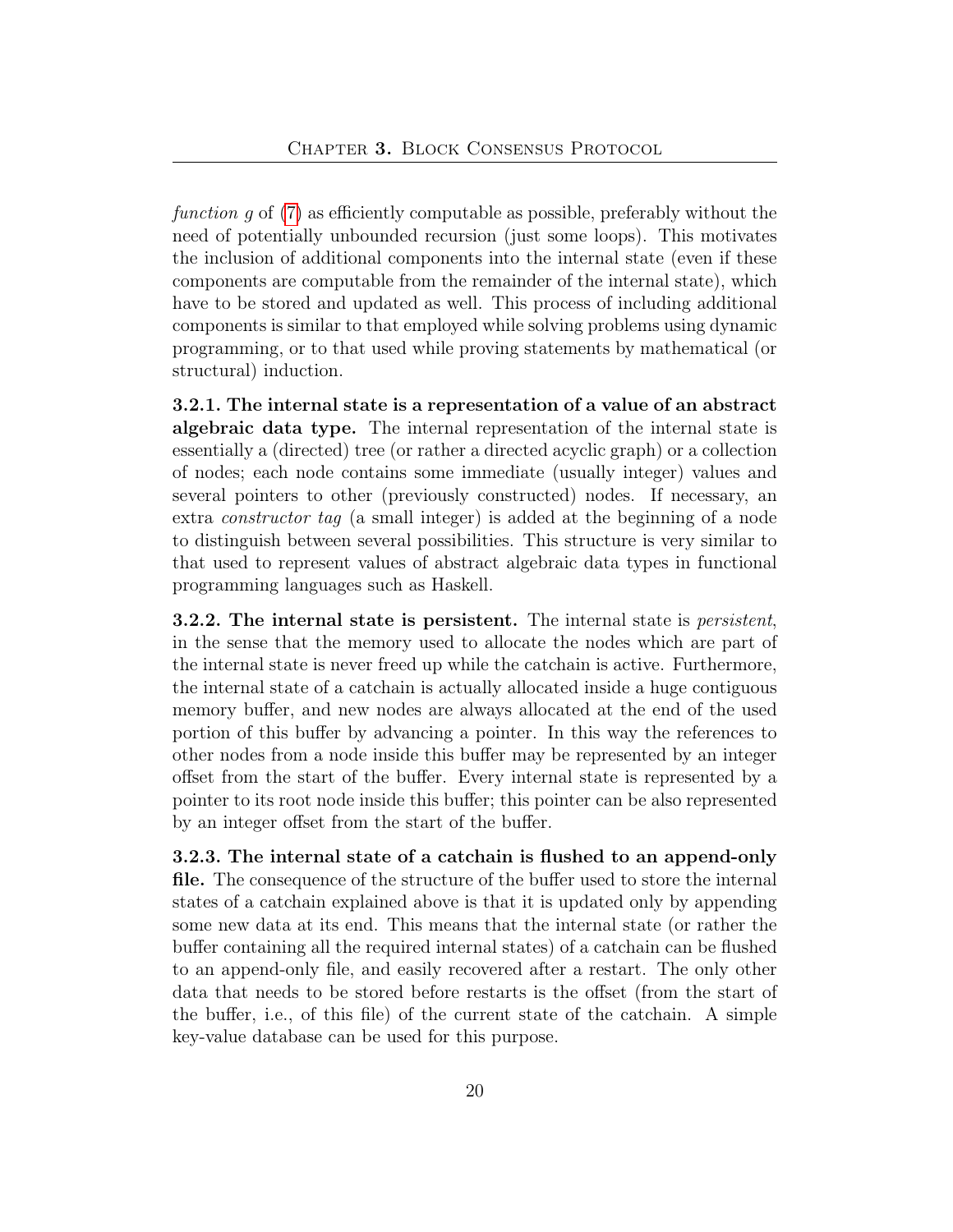3.2.4. Sharing data between different states. It turns out that the tree (or rather the dag) representing the new state  $\sigma_{S\cup\{m\}} = f(\sigma_S, m)$  shares large subtrees with the previous state  $\sigma_S$ , and, similarly,  $\sigma_{S\cup T} = g(\sigma_S, \sigma_T)$  shares large subtrees with  $\sigma_S$  and  $\sigma_T$ . The persistent structure used for representing the states in BCP makes it possible to reuse the same pointers inside the buffer for representing such shared data structures instead of duplicating them.

<span id="page-20-0"></span>3.2.5. Memoizing nodes. Another technique employed while computing new states (i.e., the values of function f) is that of memoizing new nodes, also borrowed from functional programming languages. Namely, whenever a new node is constructed (inside the huge buffer containing all states for a specific catchain), its hash is computed, and a simple hash table is used to look up the latest node with the same hash. If a node with this hash is found, and it has the same contents, then the newly-constructed node is discarded and a reference to the old node with the same contents is returned instead. On the other hand, if no copy of the new node is found, then the hash table is updated, the end-of-buffer (allocation) pointer is advanced, and the pointer to the new node is returned to the caller.

In this way if different processes end up making similar computations and having similar states, large portions of these states will be shared even if they are not directly related by application of function  $f$  as explained in [3.2.4](#page-19-0).

3.2.6. Importance of optimization techniques. The optimization techniques [3.2.4](#page-19-0) and [3.2.5](#page-20-0) used for sharing parts of different internal states inside the same catchain are drastically important for improving the memory profile and the performance of BCM in a large process group. The improvement is several orders of magnitude in groups of  $N \approx 100$  processes. Without these optimizations BCM would not be fit for its intended purpose (BFT consensus on new blocks generated by validators in the TON Blockchain).

**3.2.7.** Message m contains a hash of state  $\sigma_{D_m^+}$ . Every message m contains a (Merkle) hash of (the abstract representation of) the corresponding state  $\sigma_{D_m^+}$ . Very roughly, this hash is computed recursively using the tree of nodes representation of [3.2.1](#page-19-1): all node references inside a node are replaced with (recursively computed) hashes of the referred nodes, and a simple 64-bit hash of the resulting byte sequence is computed. This hash is also used for memoization as described in [3.2.5](#page-20-0).

The purpose of this field in messages is to provide a sanity check for the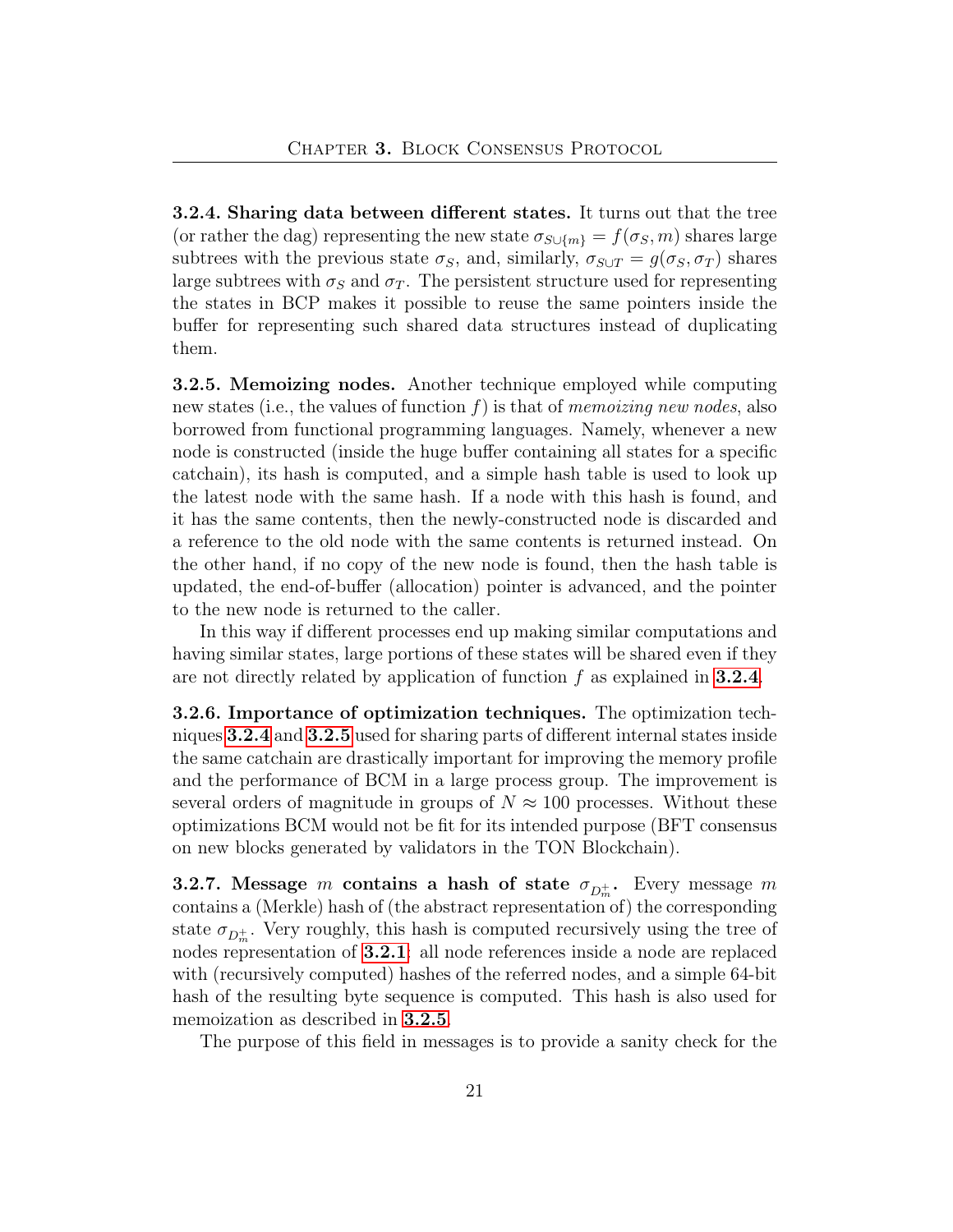computations of  $\sigma_{D_m^+}$  performed by different processes (and possibly by different implementations of the state update algorithm): once  $\sigma_{D_m^+}$  is computed for a newly-delivered message  $m$ , the hash of computed  $\sigma_{D_m^+}$  is compared to the value stored in the header of  $m$ . If these values are not equal, an error message is output into an error log (and no further actions are taken by the software). These error logs can be examined to detect bugs or incompatibilities between different versions of BCP.

3.3. State recovery after restart or crashes. A catchain is typically used by the BCP for several minutes; during this period, the program (the validator software) running the Catchain protocol may be terminated and restarted, either deliberately (e.g., because of a scheduled software update) or unintentionally (the program might crash because of a bug in this or some other subsystem, and be restarted afterwards). One way of dealing with this situation would be to ignore all catchains not created after the last restart. However, this would lead to some validators not participating in creating any blocks for several minutes (until the next catchain instances are created), which is undesirable. Therefore, a catchain state recovery protocol is run instead after every restart, so that the validator can continue participating in the same catchain.

<span id="page-21-1"></span>3.3.1. Database of all delivered messages. To this end, a special database is created for each active catchain. This database contains all known and delivered messages, indexed by their identifiers (hashes). A simple key-value database suffices for this purpose. The hash of the most recent outbound message  $m = m_{i,s}$  generated by the current process i is also stored in this database. After restart, all messages up to  $m$  are recursively delivered in proper order (in the same way as if all these messages had been just received from the network in an arbitrary order) and processed by the higher-level protocol, until  $m$  finally is delivered, thus recovering the current state.

<span id="page-21-0"></span>3.3.2. Flushing new messages to disk. We have already explained in [2.6](#page-11-0) that newly-created messages are stored in the database of all delivered messages (cf. [3.3.1](#page-21-1)) and the database is flushed to disk before the new message is sent to all network neighbors. In this way we can be sure that the message cannot be lost if the system crashes and is restarted, thus avoiding the creation of involuntary forks.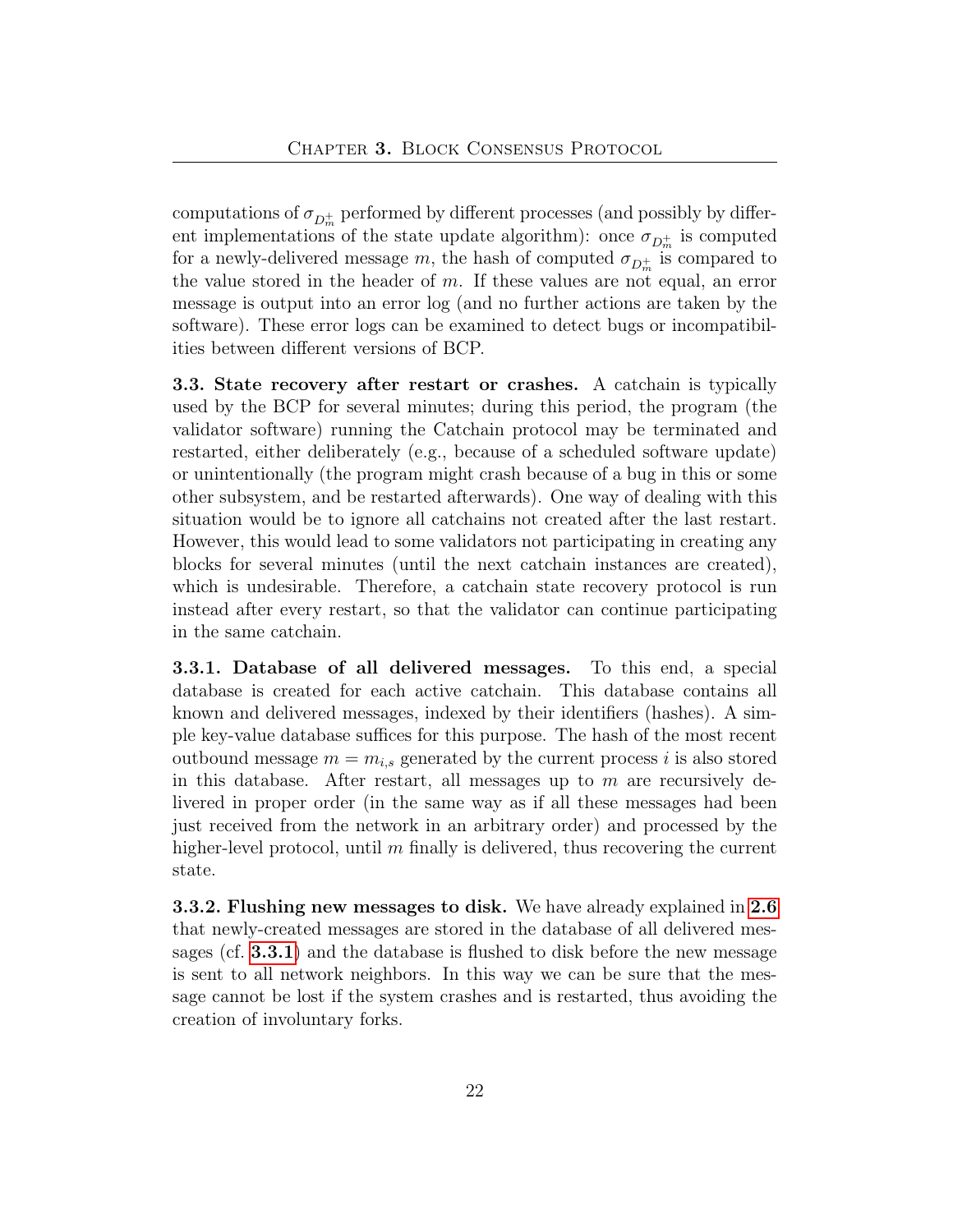**3.3.3.** Avoiding the recomputation of states  $\sigma_{D_m^+}$ . An implementation might use an append-only file containing all previously computed states as described in [3.2.3](#page-19-2) to avoid recomputing all states after restart, trading off disk space for computational power. However, the current implementation does not use this optimization.

<span id="page-22-1"></span>3.4. High-level description of Block Consensus Protocol. Now we are ready to present a high-level description of the Block Consensus Protocol employed by TON Blockchain validators to generate and achieve consensus on new blockchain blocks. Essentially, it is a three-phase commit protocol that runs over a catchain (an instance of the Catchain protocol), which is used as a "hardened" message broadcast system in a process group.

3.4.1. Creation of new catchain messages. Recall that the lower-level Catchain protocol does not create broadcast messages on its own (with the only exception being service broadcasts with fork proofs, cf. [2.7.5](#page-14-0)). Instead, when a new message needs to be created, the higher-level protocol (BCP) is asked to do this by invoking a callback. Apart from that, the creation of new messages may be triggered by changes in the current virtual state and by timer alarms.

<span id="page-22-0"></span>3.4.2. Payload of catchain messages. In this way the payload of catchain messages is always determined by the higher level protocol, such as BCP. For BCP, this payload consists of

- Current Unix time. It must be non-decreasing on subsequent messages of the same process. (If this restriction is violated, all processes processing this message will tacitly replace this Unix time by the maximum Unix time seen in previous messages of the same sender.)
- Several (zero or more) *BCP events* of one of the admissible types listed below.

**3.4.3. BCP events.** We have just explained that the payload of a catchain message contains several (possibly zero) BCP events. Now we list all admissible BCP event types.

- SUBMIT(round, candidate) suggest a new block candidate
- APPROVE(round, candidate, signature) a block candidate has passed local validation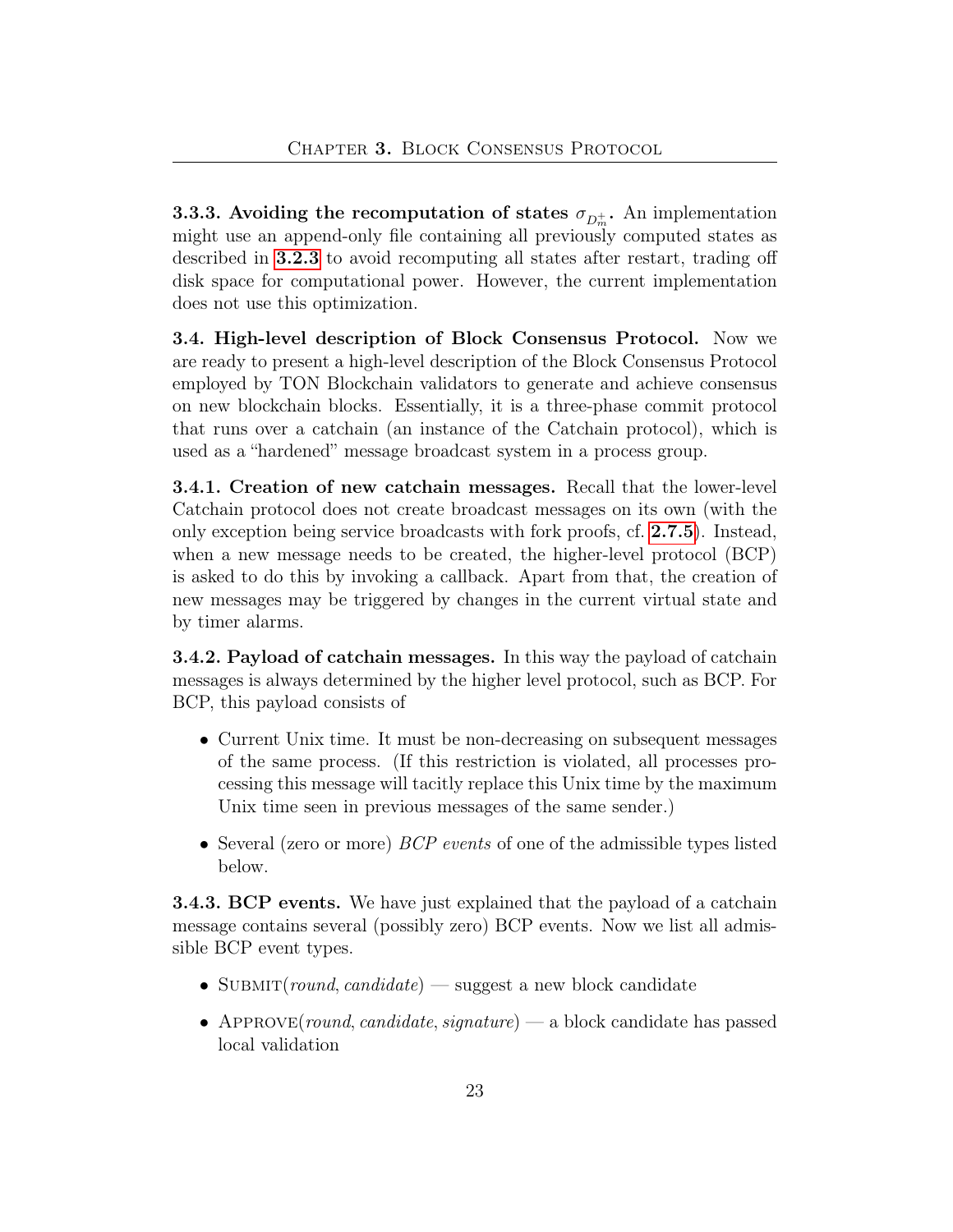- REJECT(round, candidate) a block candidate has failed local validation
- COMMITSIGN(round, candidate, signature) a block candidate has been accepted and signed
- VOTE(round, candidate) a vote for a block candidate
- VOTEFOR(round, candidate) this block candidate must be voted for in this round (even if the current process has another opinion)
- PRECOMMIT(round, candidate) a preliminary commitment to a block candidate (used in three-phase commit scheme)

3.4.4. Protocol parameters. Several parameters of BCP must be fixed in advance (in the genesis message of the catchain, where they are initialized from the values of the configuration parameters extracted from the current masterchain state):

- $K$  duration of one attempt (in seconds). It is an integer amount of seconds in the current implementation; however, this is an implementation detail, not a restriction of the protocol
- $Y$  number of *fast* attempts to accept a candidate
- $C$  block candidates suggested during one round
- $\Delta_i$  for  $1 \leq i \leq C$  delay before suggesting the block candidate with priority i
- $\Delta_{\infty}$  delay before approving the null candidate

Possible values for these parameters are  $K = 8$ ,  $Y = 3$ ,  $C = 2$ ,  $\Delta_i = 2(i-1)$ ,  $\Delta_{\infty} = 2C.$ 

**3.4.5. Protocol overview.** The BCP consists of several *rounds* that are executed inside the same catchain. More than one round may be active at one point of time, because some phases of a round may overlap with other phases of other rounds. Therefore, all BCP events contain an explicit round identifier round (a small integer starting from zero). Every round is terminated either by (collectively) accepting a *block candidate* suggested by one of the participating processes, or by accepting a special null candidate—a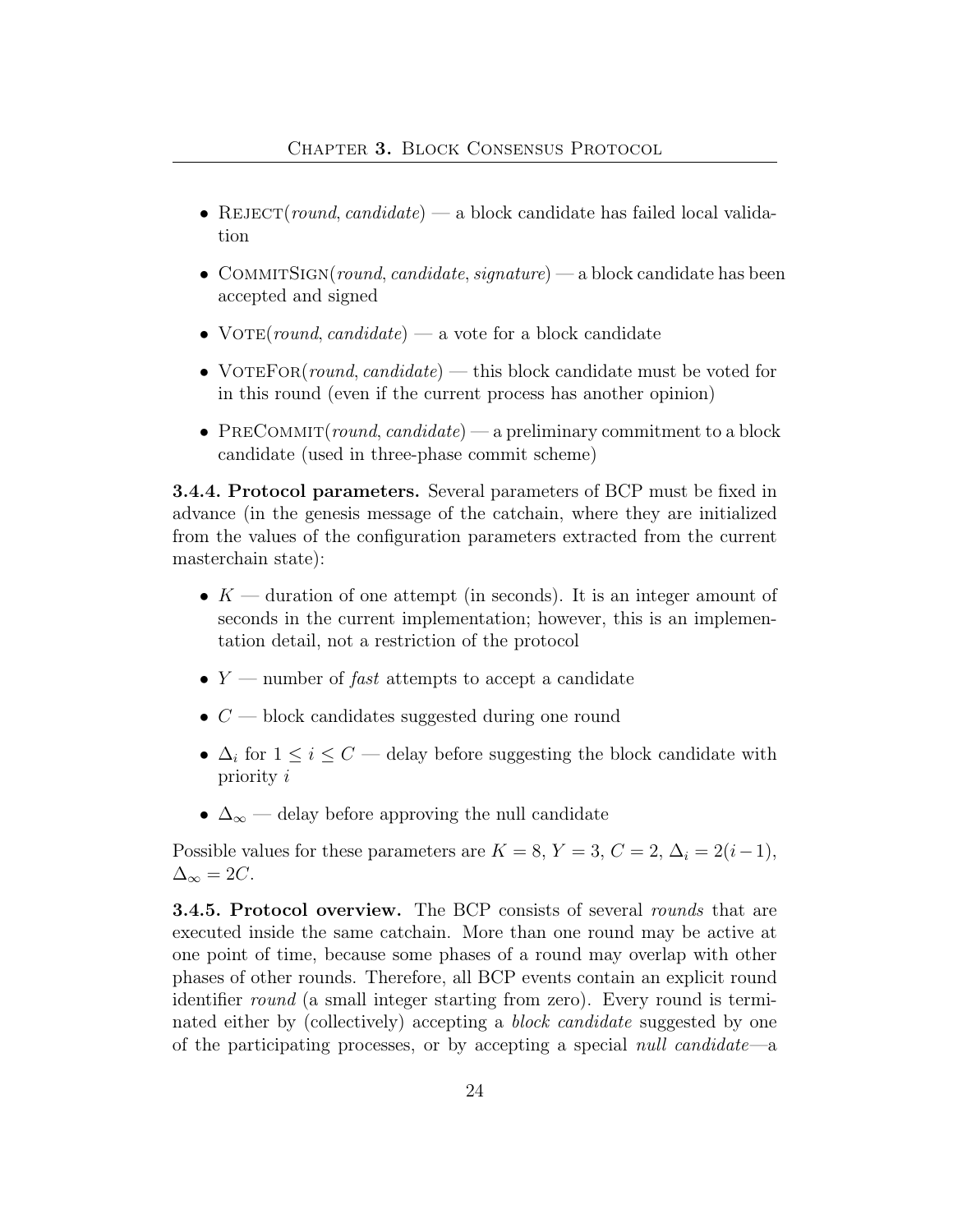dummy value indicating that no real block candidate was accepted, for example because no block candidates were suggested at all. After a round is terminated (from the perspective of a participating process), i.e., once a block candidate collects COMMITSIGN signatures of more than  $2/3$  of all validators, only COMMITSIGN events may be added to that round; the process automatically starts participating in the next round (with the next identifier) and ignores all BCP events with different values of round.<sup>[6](#page-24-0)</sup>

Each round is subdivided into several *attempts*. Each attempt lasts a predetermined time period of  $K$  seconds (BCP uses clocks to measure time and time intervals and assumes that clocks of "good" processes are more or less in agreement with each other; therefore, BCP is not an asynchronous BFT protocol). Each attempt starts at Unixtime exactly divisible by  $K$ and lasts for  $K$  seconds. The attempt identifier *attempt* is the Unixtime of its start divided by  $K$ . Therefore, the attempts are numbered more or less consecutively by 32-bit integers, but not starting from zero. The first Y attempts of a round are fast; the remaining attempts are slow.

3.4.6. Attempt identification. Fast and slow attempts. In contrast with rounds, BCP events do not have a parameter to indicate the attempt they belong to. Instead, this attempt is implicitly determined by the Unix time indicated in the payload of the catchain message containing the BCP event (cf.  $3.4.2$ ). Furthermore, the attempts are subdivided into fast (the first Y attempts of a round in which a process takes part) and slow (the subsequent attempts of the same round). This subdivision is also implicit: the first BCP event sent by a process in a round belongs to a certain attempt, and Y attempts starting from this one are considered fast by this process.

**3.4.7. Block producers and block candidates.** There are  $C$  designated block producers (member processes) in each round. The (ordered) list of these block producers is computed by a deterministic algorithm (in the simplest case, processes  $i, i+1, \ldots, i+C-1$  are used in the *i*-th round, with the indices taken modulo N, the total number of processes in the catchain) and is known to all participants without any extra communication or negotiation. The processes are ordered in this list by decreasing priority, so the first member of the list has the highest priority (i.e., if it suggests a block candidate in

<span id="page-24-0"></span><sup>6</sup>This also means that each process implicitly determines the Unixtime of the start of the next round, and computes all delays, e.g., the block candidate submission delays, starting from this time.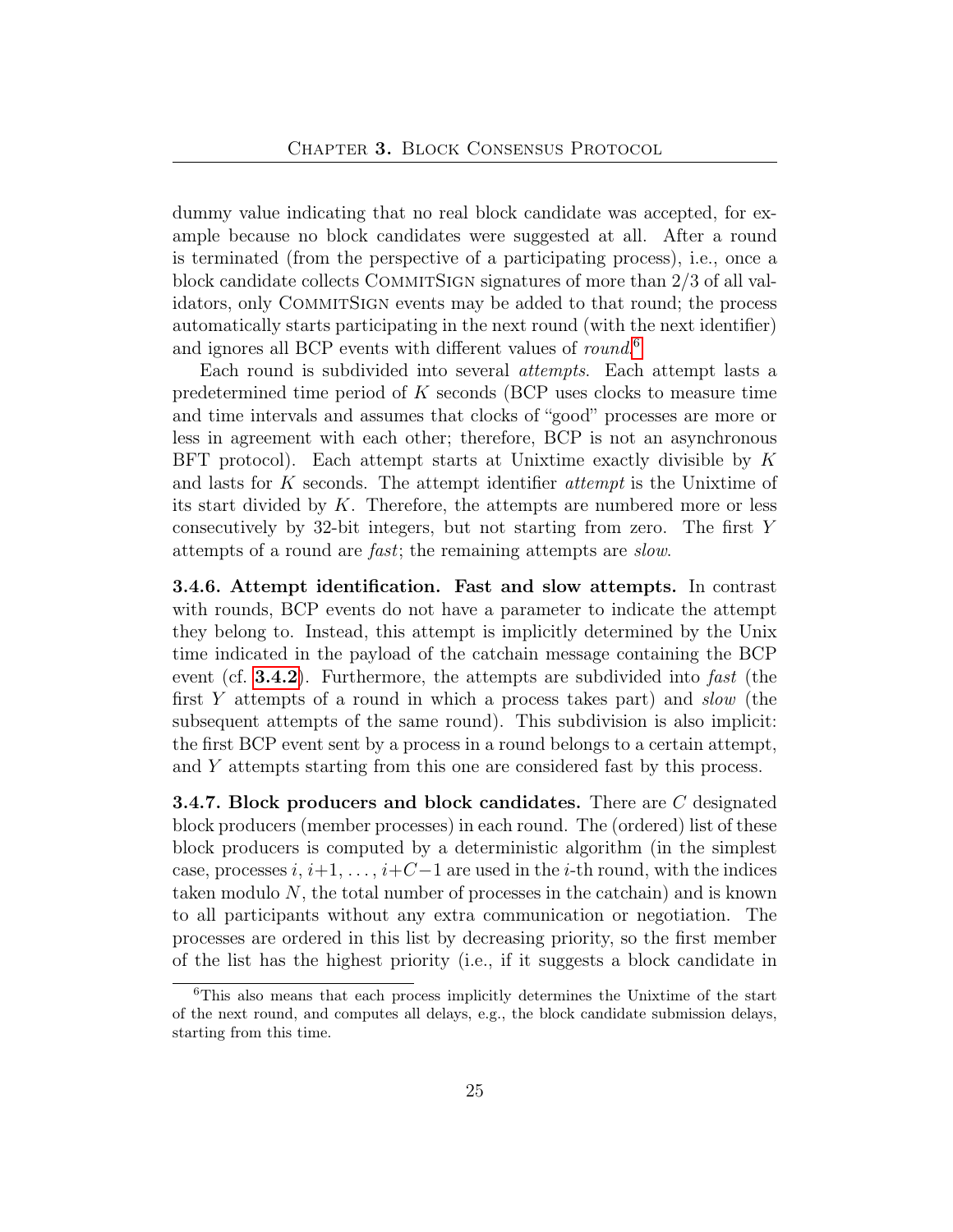time, this block candidate has a very high chance to be accepted by the protocol).

The first block producer may suggest a block candidate immediately after the round starts. Other block producers can suggest block candidates only after some delay  $\Delta_i$ , where i is the index of the producer in the list of designated block producers, with  $0 = \Delta_1 \leq \Delta_2 \leq \ldots$  After some predetermined period of time  $\Delta_{\infty}$  elapses from the round start, a special *null candidate* is assumed automatically suggested (even if there are no explicit BCP events to indicate this). Therefore, at most  $C+1$  block candidates (including the null candidate) are suggested in a round.

3.4.8. Suggesting a block candidate. A block candidate for the TON Blockchain consists of two large "files" — the block and the collated data, along with a small header containing the description of the block being generated (most importantly, the complete *block identifier* for the block candidate, containing the workchain and the shard identifier, the block sequence number, its file hash and its root hash) and the  $SHA256$  hashes of the two large files. Only a part of this small header (including the hashes of the two files and other important data) is used as candidate in BCP events such as Submit or CommitSign to refer to a specific block candidate. The bulk of the data (most importantly, the two large files) is propagated in the overlay network associated with the catchain by the streaming broadcast protocol implemented over ADNL for this purpose (cf. [\[3,](#page-38-0) 5]). This bulk data propagation mechanism is unimportant for the validity of the consensus protocol (the only important point is that the hashes of the large files are part of BCP events and hence of the catchain messages, where they are signed by the sender, and these hashes are checked after the large files are received by any participating nodes; therefore, nobody can replace or corrupt these files). A SUBMIT(round, candidate) BCP event is created in the catchain by the block producer in parallel with the propagation of the block candidate, indicating the submission of this specific block candidate by this block producer.

**3.4.9. Processing block candidates.** Once a process observes a SUBMIT BCP event in a delivered catchain message, it checks the validity of this event (for instance, its originating process must be in the list of designated producers, and current Unixtime must be at least the start of the round plus the minimum delay  $\Delta_i$ , where i is the index of this producer in the list of designated producers), and if it is valid, remembers it in the current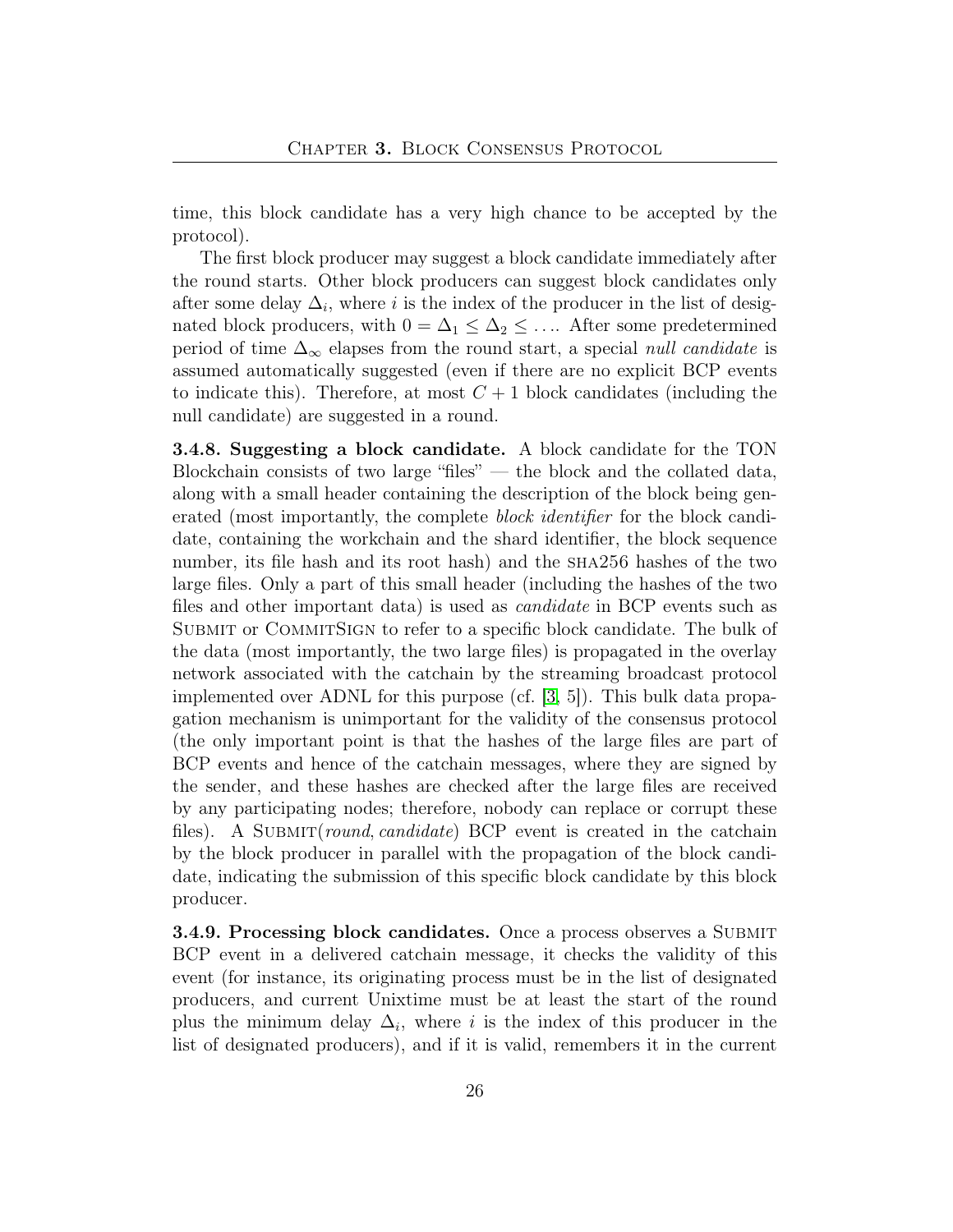catchain state (cf.  $3.1$ ). After that, when a streaming broadcast containing the files associated with this block candidates (with correct hash values) is received (or immediately, if these files are already present), the process invokes a validator instance to validate the new block candidate (even if this block candidate was suggested by this process itself!). Depending on the result of this validation, either an APPROVE(round, candidate, signature) or a REJECT(round, candidate) BCP event is created (and embedded into a new catchain message). Note that the signature used in Approve events uses the same private key that will ultimately be used to sign the accepted block, but the signature itself is different from that used in COMMITSIGN (the hash of a structure with different magic number is actually signed). Therefore, this interim signature cannot be used to fake the acceptance of this block by this particular validator process to an outside observer.

#### **3.4.10. Overview of one round.** Each round of BCP proceeds as follows:

- At the beginning of a round, several processes (from the predetermined list of designated producers) submit their block candidates (with certain delays depending on their producer priority) and reflect this fact by means of SUBMIT events (incorporated into catchain messages).
- Once a process receives a submitted block candidate (i.e., observes a Submit event and receives all necessary files by means external to the consensus protocol), it starts the validation of this candidate and eventually creates either an APPROVE or a REJECT event for this block candidate.
- During each *fast attempt* (i.e., one of the first Y attempts) every process votes either for a block candidate that has collected the votes of more than 2/3 of all processes, or, if there are no such candidates yet, for the valid (i.e., APPROVEd by more than  $2/3$  of all processes) block candidate with the highest priority. The voting is performed by means of creating Vote events (embedded into new catchain messages).
- During each *slow attempt* (i.e., any attempt except the first  $Y$ ) every process votes either for a candidate that was PreCommitted before (by the same process), or for a candidate that was suggested by VOTEFOR.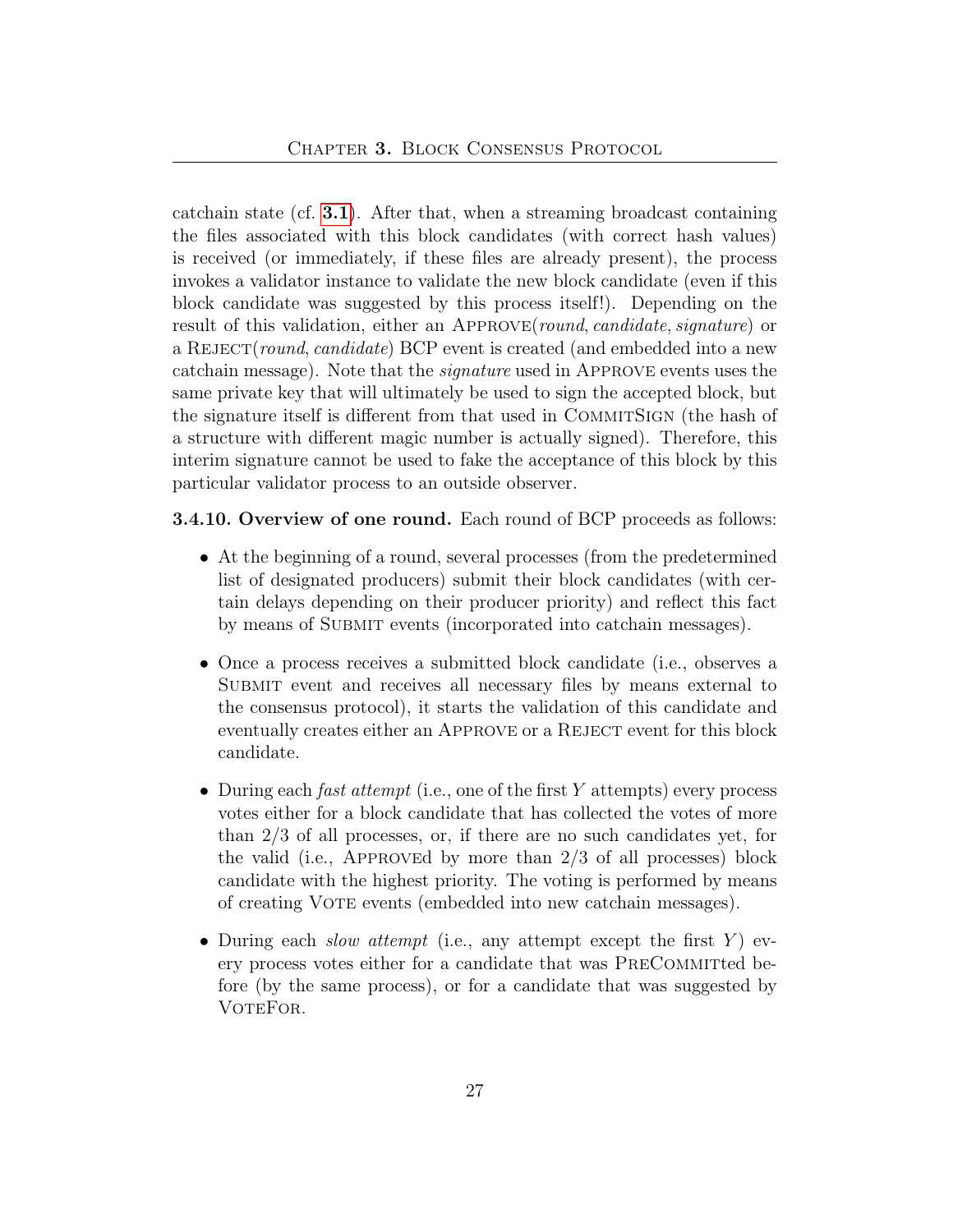- If a block candidate has received votes from more than 2/3 of all processes during the current attempt, and the current process observes these votes (which are collected in the catchain state), a PreCommit event is created, indicating that the process will vote only for this candidate in future.
- If a block candidate collects PRECOMMITS from more than  $2/3$  of all processes inside an attempt, then it is assumed to be accepted (by the group), and each process that observes these PRECOMMITS creates a COMMITSIGN event with a valid block signature. These block signatures are registered in the catchain, and are ultimately collected to create a "block proof" (containing signatures of more than 2/3 of the validators for this block). This block proof is the external output of the consensus protocol (along with the block itself, but without its collated data); it is ultimately propagated in the overlay network of all full nodes that have subscribed to new blocks of this shard (or of the masterchain).
- Once a block candidate collects COMMITSIGN signatures from more than 2/3 of all validators, the round is considered finished (at least from the perspective of a process that observes all these signatures). After that, only a COMMITSIGN can be added to that round by this process, and the process automatically starts participating in the next round (and ignores all events related to other rounds).

Note that the above protocol may lead to a validator signing (in a COMMITSIGN event) a block candidate that was REJECTed by the same validator before (this is a kind of "submitting to the will of majority").

#### <span id="page-27-0"></span>3.4.11. Vote and PreCommit messages are created deterministi-

cally. Note that each process can create at most one VOTE and at most one PRECOMMIT event in each attempt. Furthermore, these events are completely determined by the state  $\sigma_{D_m}$  of the sender of catchain message m containing such an event. Therefore, the receiver can detect invalid VOTE or PRECOMMIT events and ignore them (thus mitigating byzantine behavior of other participants). On the other hand, a message  $m$  that should contain a VOTE or a PRECOMMIT event according to the corresponding state  $\sigma_{D_m}$  but does not contain one can be received. In this case, the current implementation automatically creates missing events and proceeds as if m had contained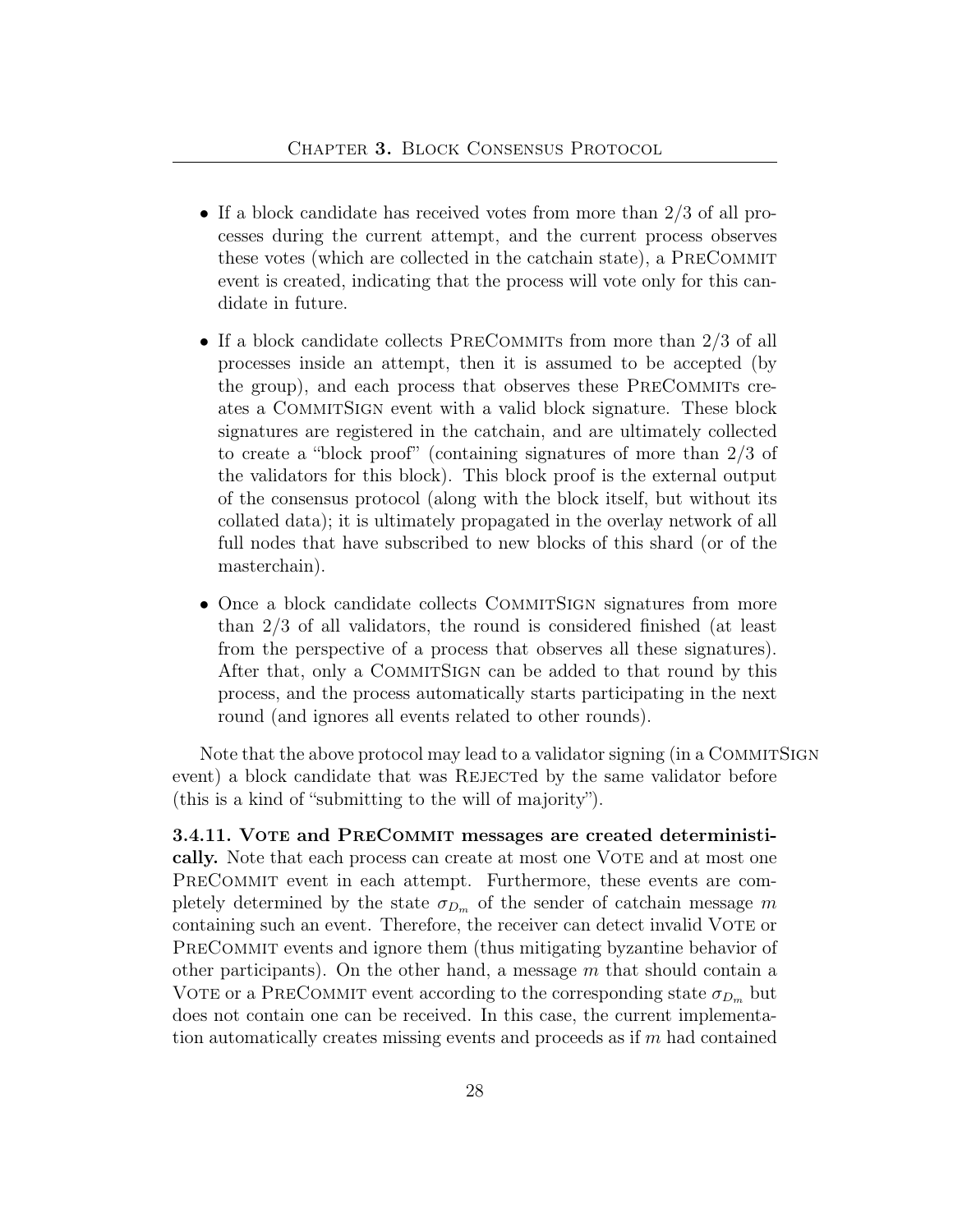them from the very beginning. However, such instances of byzantine behavior are either corrected or ignored (and a message is output into the error log), but the offending processes are not otherwise punished (because this would require very large misbehavior proofs for outside observers that do not have access to the internal state of the catchain).

<span id="page-28-0"></span>3.4.12. Multiple VOTEs and PRECOMMITS of the same process. Note that a process usually ignores subsequent VOTEs and PRECOMMITS generated by the same originating process inside the same attempt, so normally a process can vote for at most one block candidate. However, it may happen that a "good" process indirectly observes a fork created by a byzantine process, with VOTEs for different block candidates in different branches of this fork (this can happen if the "good" process learns about these two branches from two other "good" processes that did not see this fork before). In this case, both Votes (for different candidates) are taken into account (added into the merged state of the current process). A similar logic applies to PRECOMMITS.

3.4.13. Approving or rejecting block candidates. Notice that a block candidate cannot be APPROVEd or REJECTEd before it has been SUBMITted (i.e., an Approve event that was not preceded by a corresponding Submit event will be ignored), and that a candidate cannot be approved before the minimum time of its submission (the round start time plus the prioritydependent delay  $\Delta_i$ ) is reached, i.e., any "good" process will postpone the creation of its Approve until this time. Furthermore, one cannot Approve more than one candidate of the same producer in the same round (i.e., even if a process Submits several candidates, only one of them—presumably the first one—will be APPROVEd by other "good" processes; as usual, this means that subsequent Approve events will be ignored by "good" processes on receipt).

3.4.14. Approving the null block candidate. The implicit null block candidate is also explicitly approved (by creating an Approve event) by all (good) processes, once the delay  $\Delta_{\infty}$  from the start of the round expires.

<span id="page-28-1"></span>3.4.15. Choosing a block candidate for voting. Each process chooses one of the available block candidates (including the implicit null candidate) and votes for this candidate (by creating a VOTE event) by applying the following rules (in the order they are presented):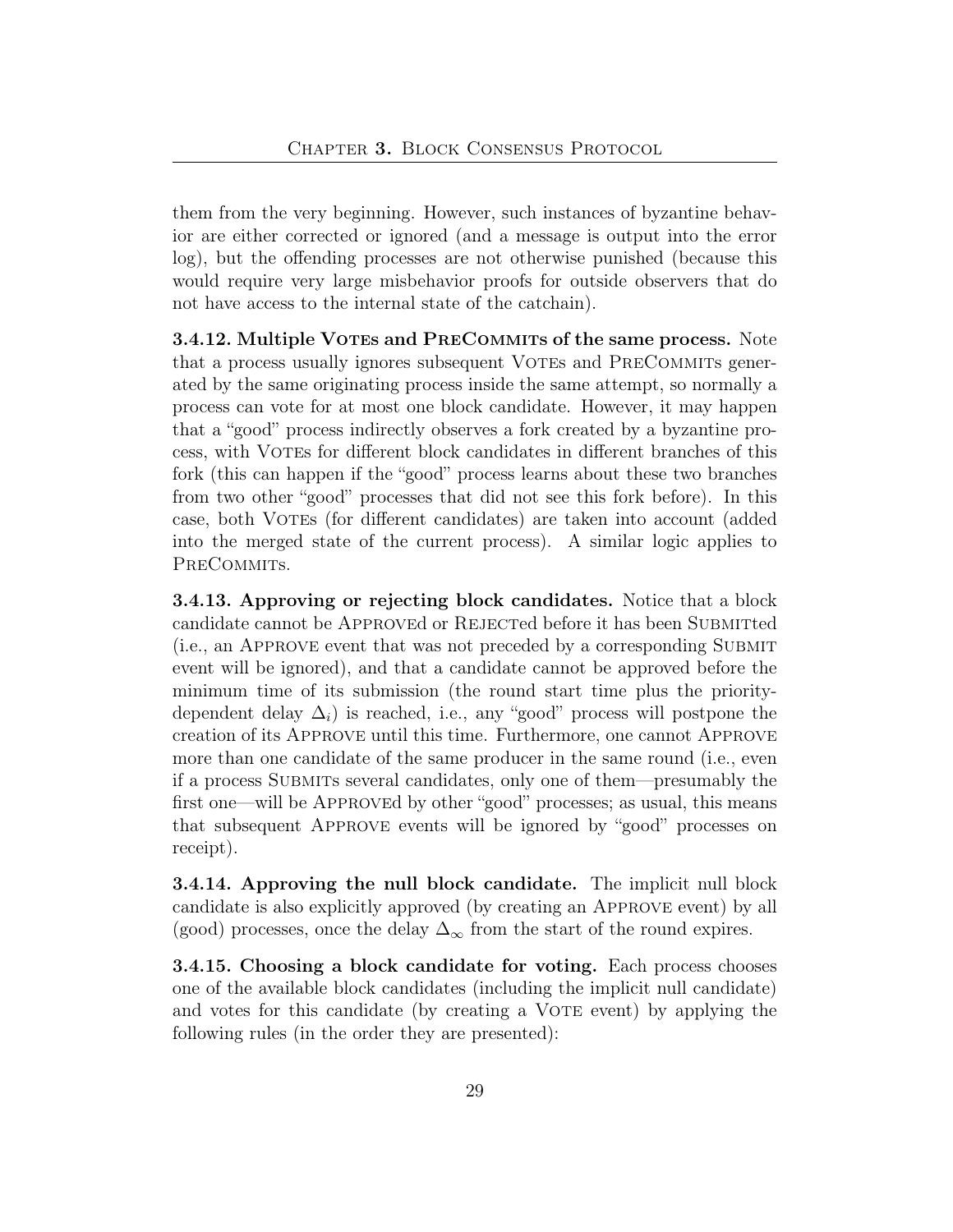- If the current process created a PRECOMMIT event for a candidate during one of the previous attempts, and no other candidate has collected votes from more than 2/3 of all processes since (i.e., inside one of the subsequent attempts, including the current one so far; we say that the PRECOMMIT event is still *active* in this case), then the current process votes for this candidate again.
- If the current attempt is fast (i.e., one of the first Y attempts of a round from the perspective of the current process), and a candidate has collected votes from more than 2/3 of all processes during the current or one of the previous attempts, the current process votes for this candidate. In the case of a tie, the candidate from the latest of all such attempts is chosen.
- If the current attempt is fast, and the previous rules do not apply, then the process votes for the candidate with the highest priority among all eligible candidates, i.e., candidates that have collected Approves (observable by the current process) from more than 2/3 of all processes.
- If the current attempt is slow, then the process votes only after it receives a valid VoteFor event in the same attempt. If the first rule is applicable, the process votes according to it (i.e., for the previously PRECOMMITED candidate). Otherwise it votes for the block candidate that is mentioned in the VoteFor event. If there are several such valid events (during the current attempt), the candidate with the smallest hash is selected (this may happen in rare situations related to different VOTEFOR events created in different branches of a fork, cf. **[3.4.12](#page-28-0)**).

The "null candidate" is considered to have the least priority. It also requires an explicit Approve before being voted for (with the exception of the first two rules).

3.4.16. Creating VOTEFOR events during slow attempts. A VOTEFOR event is created at the beginning of a slow attempt by the *coordinator* the process with index *attempt* mod  $N$  in the ordered list of all processes participating in the catchain (as usual, this means that a VoteFor created by another process will be ignored by all "good" processes). This VoteFor event refers to one of the block candidates (including the null candidate) that have collected Approves from more than 2/3 of all processes, usually randomly chosen among all such candidates. Essentially, this is a suggestion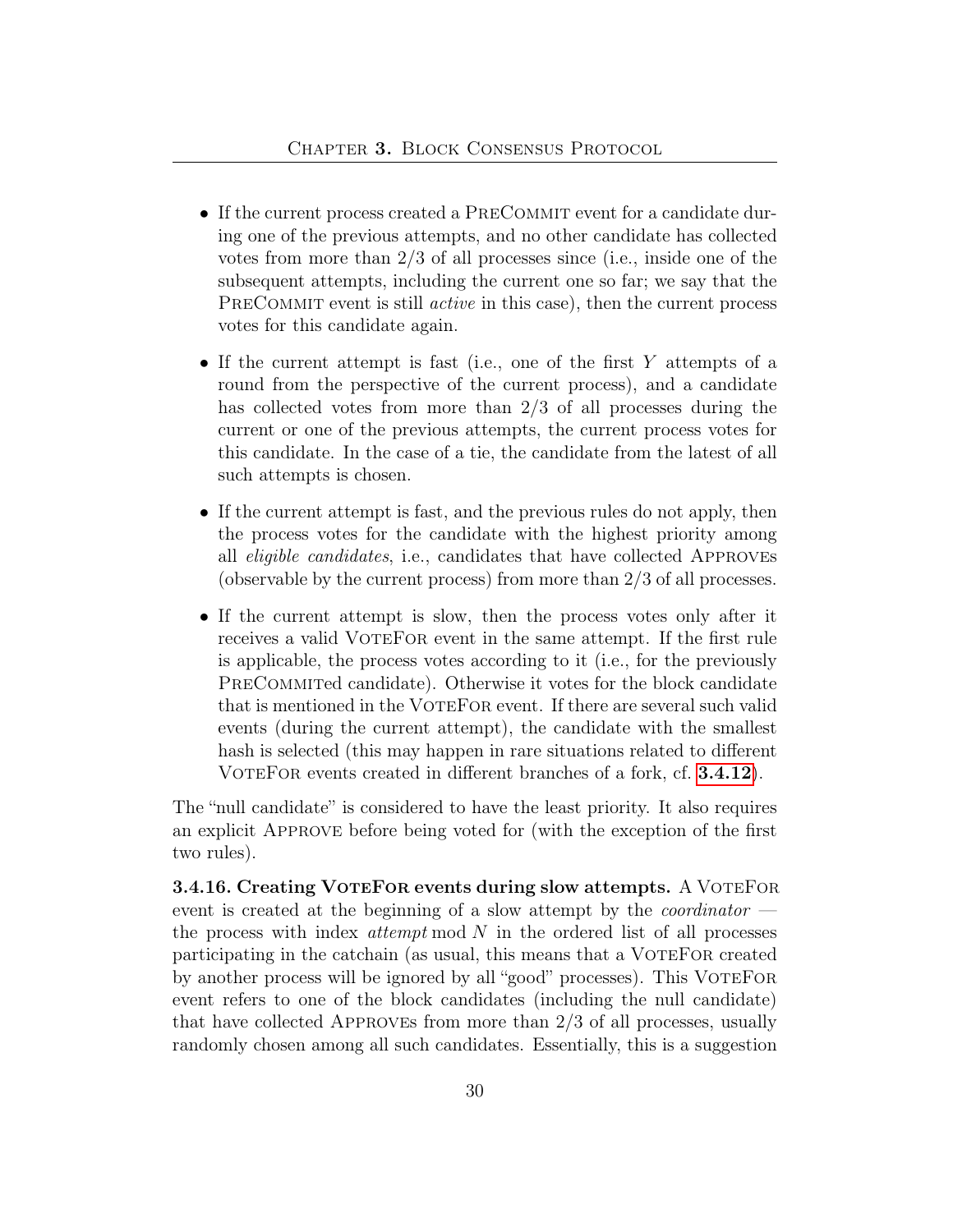to vote for this block candidate directed to all other processes that do not have an active PRECOMMIT.

**3.5. Validity of BCP.** Now we present a sketch of the proof of validity of TON Block Consensus Protocol (BCP) described above in [3.4](#page-22-1), assuming that less than one third of all processes exhibit byzantine (arbitrarily malicious, possibly protocol-violating) behavior, as it is customary for Byzantine Fault Tolerant protocols. During this subsection, we consider only one round of BCP, subdivided into several attempts.

<span id="page-30-0"></span>3.5.1. Fundamental assumption. Let us emphasize once again that we assume that less than one third of all processes are byzantine. All other processes are assumed to be good, i.e., they follow the protocol.

3.5.2. Weighted BCP. The reasoning in this subsection is valid for the weighted variant of BCP as well. In this variant, each process  $i \in I$  is pre-assigned a positive weight  $w_i > 0$  (fixed in the genesis message of the catchain), and statements about "more than 2/3 of all processes" and "less than one third of all processes" are understood as "more than 2/3 of all processes by weight", i.e., "a subset  $J \subset I$  of processes with total weight  $\sum_{j\in J} w_j > \frac{2}{3}$  $\frac{2}{3}\sum_{i\in I}w_i$ ", and similarly for the second property. In particular, our "fundamental assumption" [3.5.1](#page-30-0) is to be understood in the sense that "the total weight of all byzantine processes is less than one third of the total weight of all processes".

**3.5.3. Useful invariants.** We collect here some useful invariants obeyed by all BCP events during one round of BCP (inside a catchain). These invariants are enforced in two ways. Firstly, any "good" (non-byzantine) process will not create events violating these invariants. Secondly, even if a "bad" process creates an event violating these invariants, all "good" processes will detect this when a catchain message containing this event is delivered to BCP and ignore such events. Some possible issues related to forks  $(cf. 3.4.12)$  $(cf. 3.4.12)$  $(cf. 3.4.12)$  remain even after these precautions; we indicate how these issues are resolved separately, and ignore them in this list. So:

- There is at most one SUBMIT event by each process (inside one round of BCP).
- There is at most one APPROVE or REJECT event by each process related to one candidate (more precisely, even if there are multiple candidates created by the same designated block producer, only one of them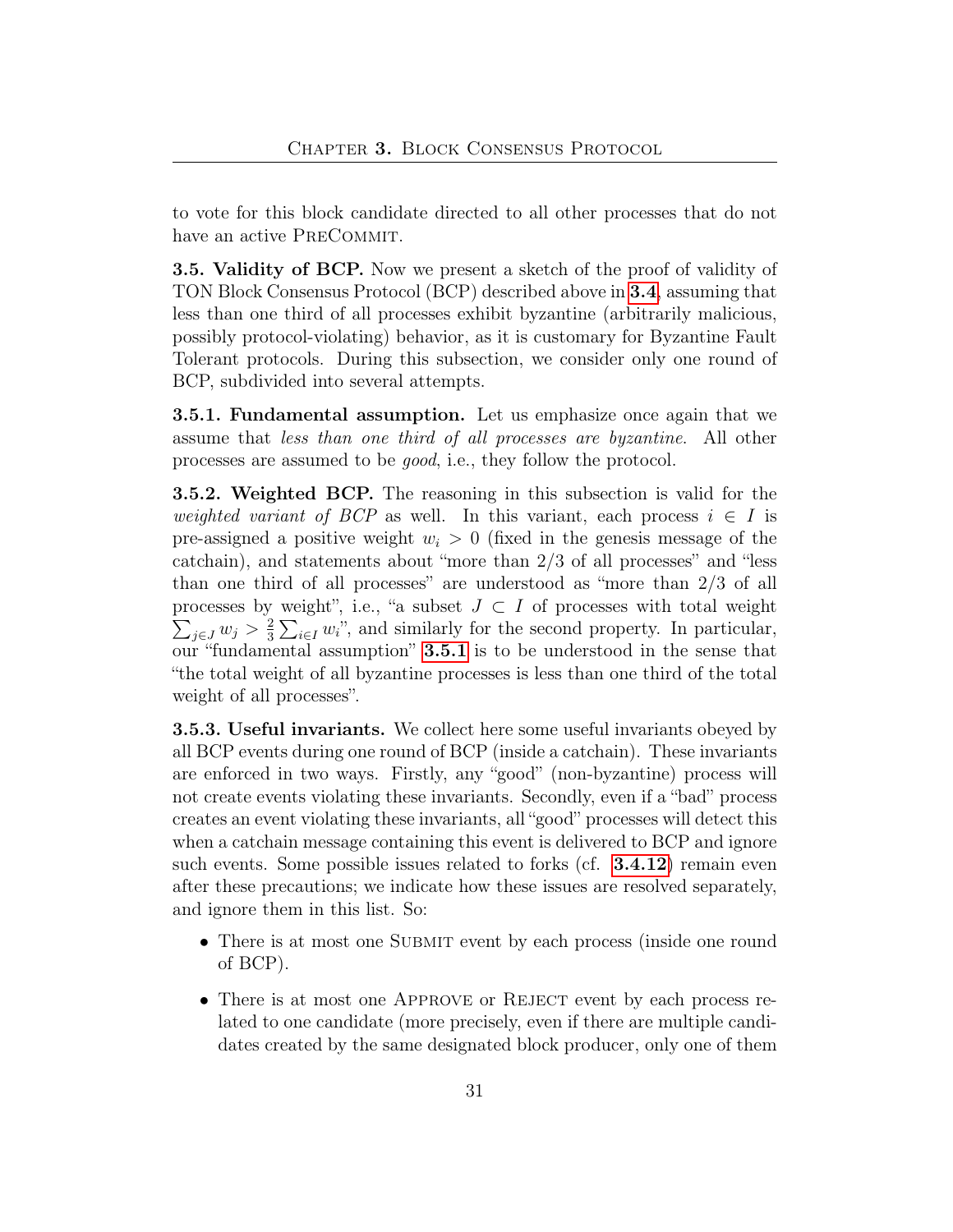can be APPROVEd by another process).<sup>[7](#page-31-0)</sup> This is achieved by requiring all "good" processes to ignore (i.e., not to create APPROVES or REJECTS for) all candidates suggested by the same producer but the very first one they have learned about.

- There is at most one VOTE and at most one PRECOMMIT event by each process during each attempt.
- There is at most one VOTEFOR event during each (slow) attempt.
- There is at most one COMMITSIGN event by each process.
- During a slow attempt, each process votes either for its previously PRECOMMITted candidate, or for the candidate indicated in the VOTEFOR event of this attempt.

One might somewhat improve the above statements by adding the word "valid" where appropriate (e.g., there is at most one *valid* SUBMIT event...).

#### <span id="page-31-1"></span>3.5.4. More invariants.

- There is at most one eligible candidate (i.e., candidate that has received Approves from more than 2/3 of all processes) from each designated producer, and no eligible candidates from other producers.
- There are at most  $C+1$  eligible candidates in total (at most C candidates from C designated producers, plus the null candidate).
- A candidate may be accepted only if it has collected more than  $2/3$ PRECOMMITS during the same attempt (more precisely, a candidate is accepted only if there are PRECOMMIT events created by more than  $2/3$ of all processes for this candidate and belonging to the same attempt).

<span id="page-31-0"></span><sup>&</sup>lt;sup>7</sup>In fact, REJECTs appear only in this restriction, and do not affect anything else. Therefore, any process can abstain from sending REJECTs without violating the protocol, and REJECT events could have been removed from the protocol altogether. Instead, the current implementation of the protocol still generates REJECTs, but does not check anything on their receipt and does not remember them in the catchain state. Only a message is output into the error log, and the offending candidate is stored into a special directory for future study, because REJECTs usually indicate either the presence of a byzantine adversary, or a bug in the collator (block generation) or validator (block verification) software either on the node that suggested the block or on the node that created the REJECT event.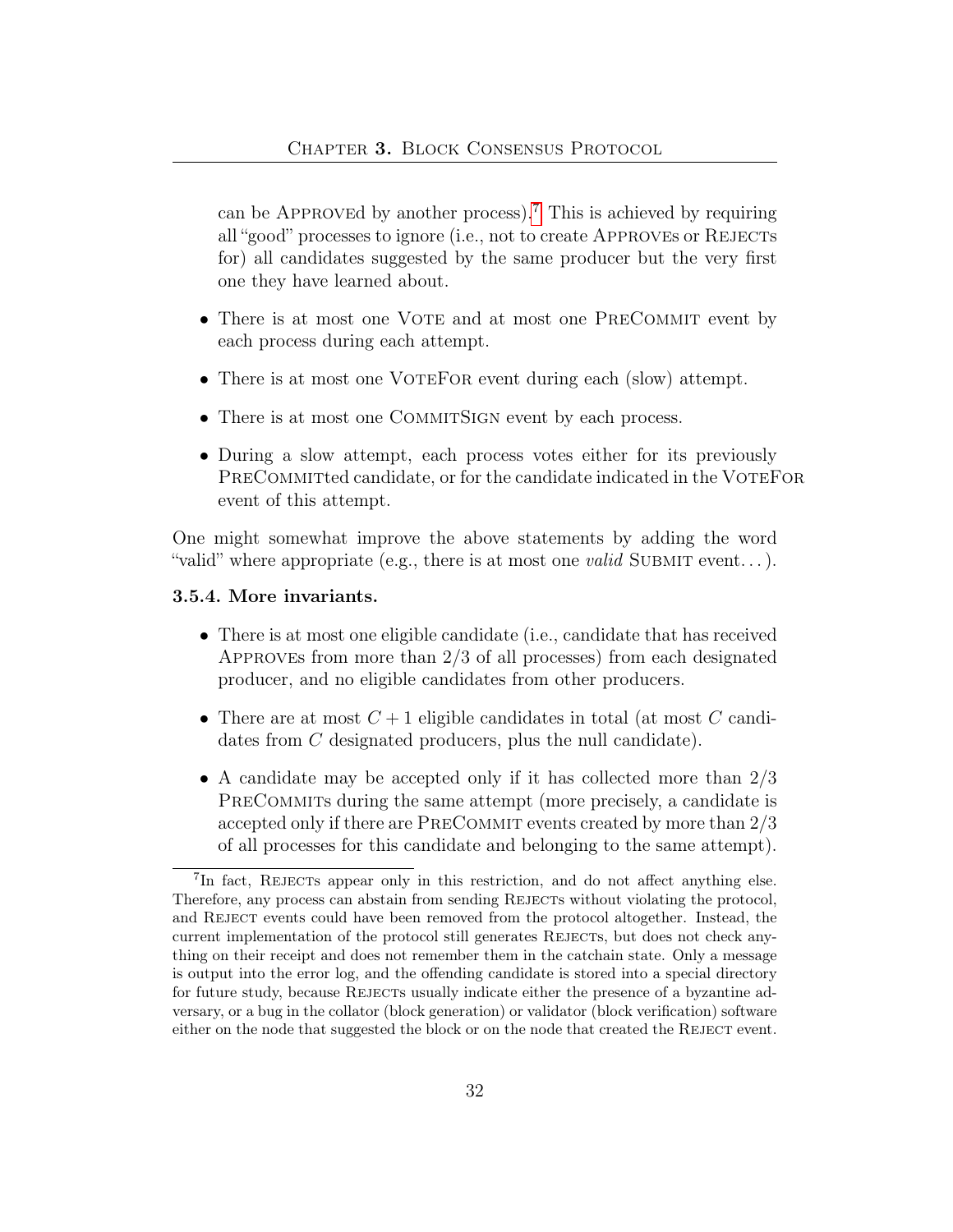• A candidate may be VOTEd for, PRECOMMITTED, or mentioned in a VOTEFOR only if it is an *eligible candidate*, meaning that it has previously collected APPROVEs from more than  $2/3$  of all validators (i.e., a valid VOTE event may be created for a candidate only if APPROVE events for this candidate have been previously created by more than 2/3 of all processes and registered in catchain messages observable from the message containing the VOTE event, and similarly for PRECOMMIT and VOTEFOR events).

<span id="page-32-0"></span>3.5.5. At most one block candidate is accepted. Now we claim that at most one block candidate can be accepted (in a round of BCP). Indeed, a candidate can be accepted only if it collects PRECOMMITS from more than 2/3 of all processes inside the same attempt. Therefore, two different candidates cannot achieve this during the same attempt (otherwise more than one third of all validators must have created PRECOMMITS for two different candidates inside an attempt, thus violating the above invariants; but we have assumed that less than one third of all validators exhibit byzantine behavior). Now suppose that two different candidates  $c_1$  and  $c_2$  have collected PRECOMMITS from more than  $2/3$  of all processes in two different attempts  $a_1$  and  $a_2$ . We may assume that  $a_1 < a_2$ . According to the first rule of **[3.4.15](#page-28-1)**, each process that has created a PRECOMMIT for  $c_1$  during attempt  $a_1$  must continue voting for  $c_1$  in all subsequent attempts  $a' > a_1$ , or at least cannot vote for any other candidate, unless another candidate  $c'$  collects VOTEs of more than 2/3 of all processes during a subsequent attempt (and this invariant is enforced even if some processes attempt not to create these new VOTE events for  $c_1$ , cf. **[3.4.11](#page-27-0)**). Therefore, if  $c_2 \neq c_1$  has collected the necessary amount of PRECOMMITS during attempt  $a_2 > a_1$ , there is at least one attempt  $a'$ ,  $a_1 < a' \le a_2$ , such that some  $c' \ne c_1$  (not necessarily equal to  $c_2$ ) has collected VOTEs of more than  $2/3$  of all processes during attempt a'. Let us fix the smallest such a', and the corresponding  $c' \neq c_1$  that has collected many votes during attempt  $a'$ . More than  $2/3$  of all validators have voted for  $c'$  during attempt  $a'$ , and more than  $2/3$  of all validators have PRECOMMITTE for  $c_1$  during attempt  $a_1$ , and by the minimality of a' there was no attempt  $a''$  with  $a_1 < a'' < a'$ , such that a candidate distinct from  $c_1$  collected more than  $2/3$  of all votes during attempt  $a''$ . Therefore, all validators that PRECOMMITTED for  $c_1$  could vote only for  $c_1$  during attempt  $a'$ , and at the same time we supposed that  $c'$  has collected votes from more than  $2/3$  of all validators during the same attempt  $a'$ . This implies that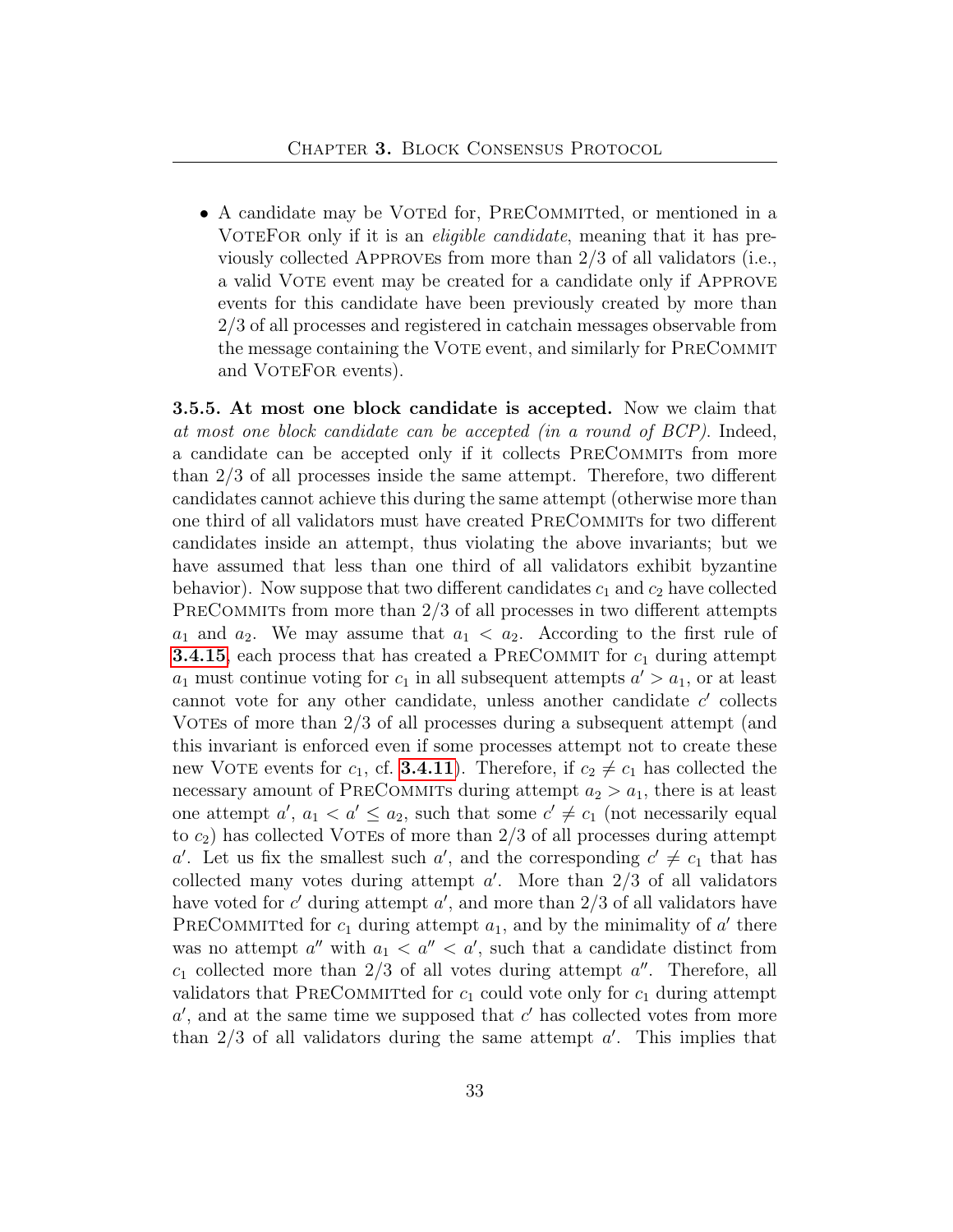more than  $1/3$  of all validators have somehow voted both for  $c_1$  and  $c'$  during this attempt (or voted for  $c'$  while they could have voted only for  $c_1$ ), i.e., more than 1/3 of all validators have exhibited byzantine behavior. This is impossible by our fundamental assumption [3.5.1](#page-30-0).

<span id="page-33-1"></span>3.5.6. At most one block candidate may be PreCommitted during one attempt. Note that all valid PRECOMMIT events (if any) created inside the same attempt must refer to the same block candidate, by the same reasoning as in the first part of **[3.5.5](#page-32-0)**: since a valid PRECOMMIT event for a candidate c may be created only after votes from more than  $2/3$  of all processes are observed for this candidate inside the same attempt (and invalid PRECOMMITS are ignored by all good processes), the existence of valid PRECOMMIT events for different candidates  $c_1$  and  $c_2$  inside the same attempt would imply that more than one third of all processes have voted both for  $c_1$  and  $c_2$  inside this attempt, i.e., they have exhibited byzantine behavior. This is impossible in view of our fundamental assumption [3.5.1](#page-30-0).

<span id="page-33-2"></span>3.5.7. A previous PRECOMMIT is deactivated by the observation of a newer one. We claim that whenever a process with an active PRECOMMIT observes a valid PRECOMMIT created by any process in a later attempt for a different candidate, its previously active PRECOMMIT is deactivated. Recall that we say that a process has an *active* PRECOMMIT if it has created a PRECOMMIT for a certain candidate  $c$  during a certain attempt  $a$ , did not create any PRECOMMIT during any attempts  $a' > a$ , and did not observe votes of more than 2/3 of all validators for any candidate  $\neq c$  during any attempts  $a' > a$ . Any process has at most one active PRECOMMIT, and if it has one, it must vote only for the precommitted candidate.

Now we see that if a process with an active PRECOMMIT for a candidate  $c$  since attempt a observes a valid PRECOMMIT (usually by another process) for a candidate c' created during some later attempt  $a' > a$ , then the first process must also observe all dependencies of the message that contains the newer PRECOMMIT; these dependencies necessarily include valid VOTEs from more than 2/3 of all validators for the same candidate  $c' \neq c$  created during the same attempt  $a' > a$  (because otherwise the newer PRECOMMIT would not be valid, and would be ignored by the other process); by definition, the observation of all these VOTEs deactivates the original PRECOMMIT.

<span id="page-33-0"></span>3.5.8. Assumptions for proving the convergence of the protocol. Now we are going to prove that the protocol described above converges (i.e.,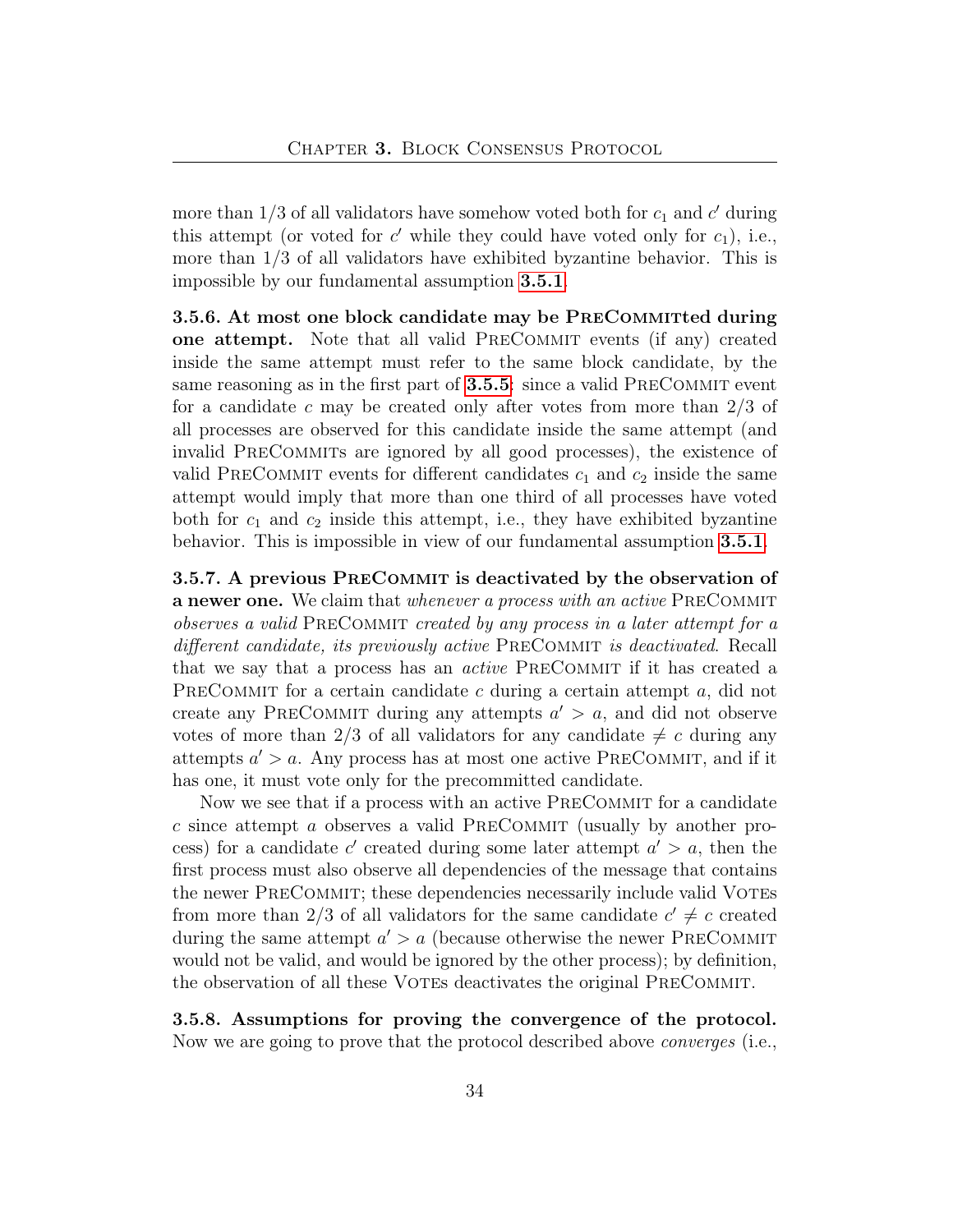terminates after accepting a block candidate) with probability one under some assumptions, which essentially tell us that there are enough "good" processes (i.e., processes that diligently follow the protocol and do not introduce arbitrary delays before sending their new messages), and that these good processes enjoy good network connectivity at least from time to time. More precisely, our assumptions are as follows:

- There is a subset  $I^+ \subset I$  consisting of "good" processes and containing more than 2/3 of all processes.
- All processes from  $I^+$  have well-synchronized clocks (differing by at most  $\tau$ , where  $\tau$  is a bound for network latency described below).
- If there are infinitely many attempts, then infinitely many attempts are "good" with respect to network connectivity between processes from  $I^+$ , meaning that all messages created by a process from  $I^+$  during this attempt or earlier are delivered to any other process from  $I^+$  within at most  $\tau > 0$  seconds after being created with probability at least  $q > 0$ , where  $\tau > 0$  and  $0 < q < 1$  are some fixed parameters, such that  $5\tau < K$ , where K is the duration of one attempt.
- Furthermore, if the protocol runs for infinitely many attempts, then any arithmetic progression of attempts contains infinitely many "good" attempts in the sense described above.
- $\bullet$  A process from  $I^+$  creates a VOTEFOR during a slow attempt after some fixed or random delay after the start of the slow attempt, in such a way that this delay belongs to the interval  $(\tau, K-3\tau)$  with probability at least  $q'$ , where  $q' > 0$  is a fixed parameter.
- A process from  $I^+$ , when it is its turn to be the coordinator of a slow attempt, chooses a candidate for VOTEFOR uniformly at random among all eligible candidates (i.e., those candidates that have collected Approves from more than 2/3 of all validators).

3.5.9. The protocol terminates under these assumptions. Now we claim that (each round of) the BCP protocol as described above terminates with probability one under the assumptions listed in **[3.5.8](#page-33-0)**. The proof proceeds as follows.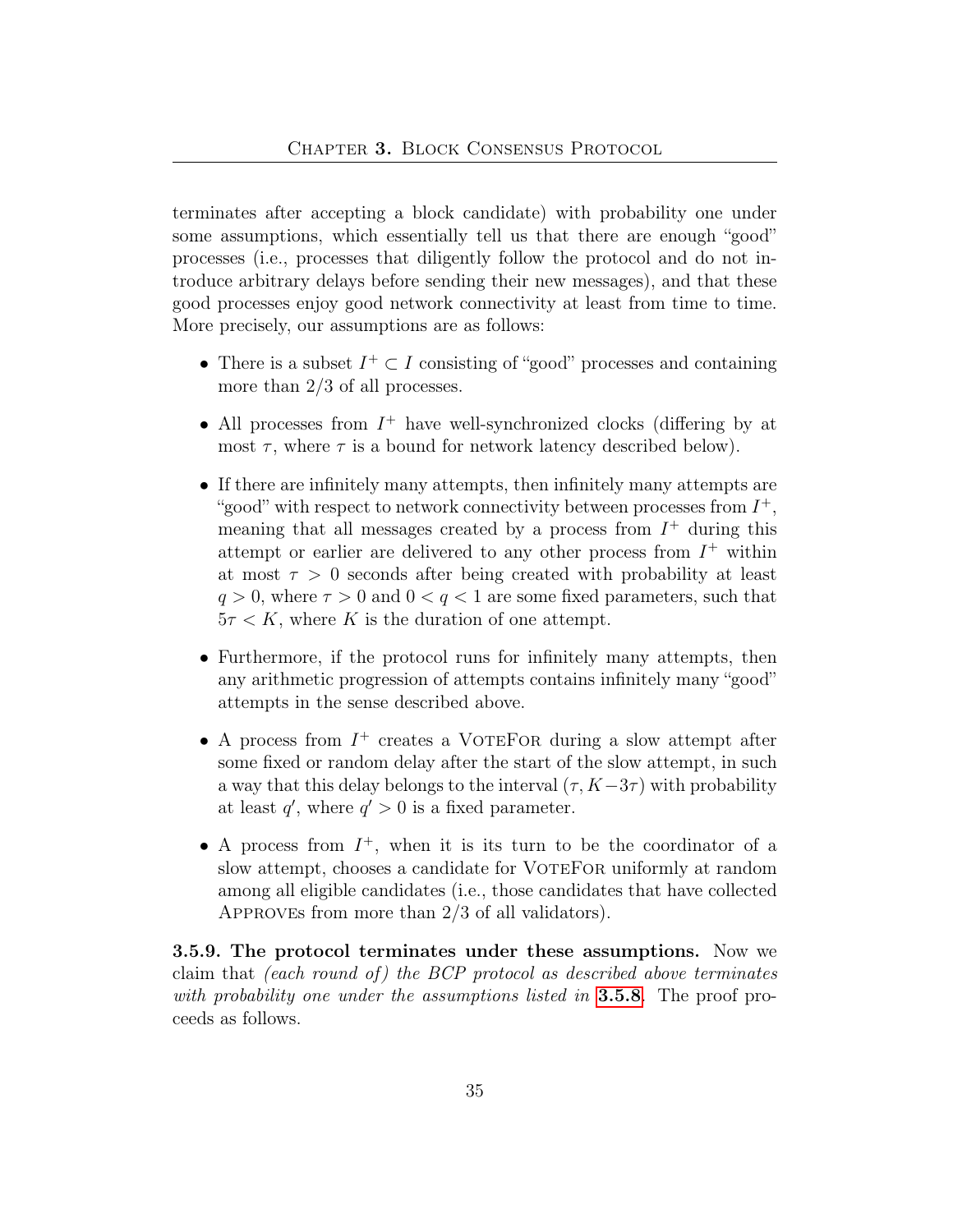- Let us assume that the protocol does not converge. Then it continues running forever. We are going to ignore the first several attempts, and consider only attempts  $a_0$ ,  $a_0 + 1$ ,  $a_0 + 2$ , ... starting from some  $a_0$ , to be chosen later.
- Since all processes from  $I^+$  continue participating in the protocol, they will create at least one message not much later than the start of the round (which may be perceived slightly differently by each process). For instance, they will create an Approve for the null candidate no later than  $\Delta_{\infty}$  seconds from the start of the round. Therefore, they will consider all attempts slow at most KY seconds afterwards. By choosing  $a_0$  appropriately, we can assume that all attempts we consider are slow from the perspective of all processes from  $I^+$ .
- After a "good" attempt  $a \ge a_0$  all processes from  $I^+$  will see the APPROVES for the null candidate created by all other processes from  $I^+$ , and will deem the null candidate eligible henceforth. Since there are infinitely many "good" attempts, this will happen sooner or later with probability one. Therefore, we can assume (increasing  $a_0$  if necessary) that there is at least one eligible candidate from the perspective of all processes from  $I^+$ , namely, the null candidate.
- Furthermore, there will be infinitely many attempts  $a \ge a_0$  that are perceived slow by all processes from  $I^+$ , that have a coordinator from  $I^+$ , and that are "good" (with respect to the network connectivity) as defined in [3.5.8](#page-33-0). Let us call such attempts "very good".
- Consider one "very good" slow attempt a. With probability  $q' > 0$ , its coordinator (which belongs to  $I^+$ ) will wait for  $\tau' \in (\tau, K - 3\tau)$ seconds before creating its VOTEFOR event. Consider the most recent PRECOMMIT event created by any process from  $I^+$ ; let us suppose it was created during attempt  $a' < a$  for some candidate  $c'$ . With probability  $qq' > 0$ , the catchain message carrying this PRECOMMIT will be already delivered to the coordinator at the time of generation of its VoteFor event. In that case, the catchain message carrying this VOTEFOR will depend on this PRECOMMIT $(c')$  event, and all "good" processes that observe this VOTEFOR will also observe its dependencies, including this  $PRECOMMIT(c')$ . We see that with probability at least  $qq'$ , all processes from  $I^+$  that receive the VOTEFOR event during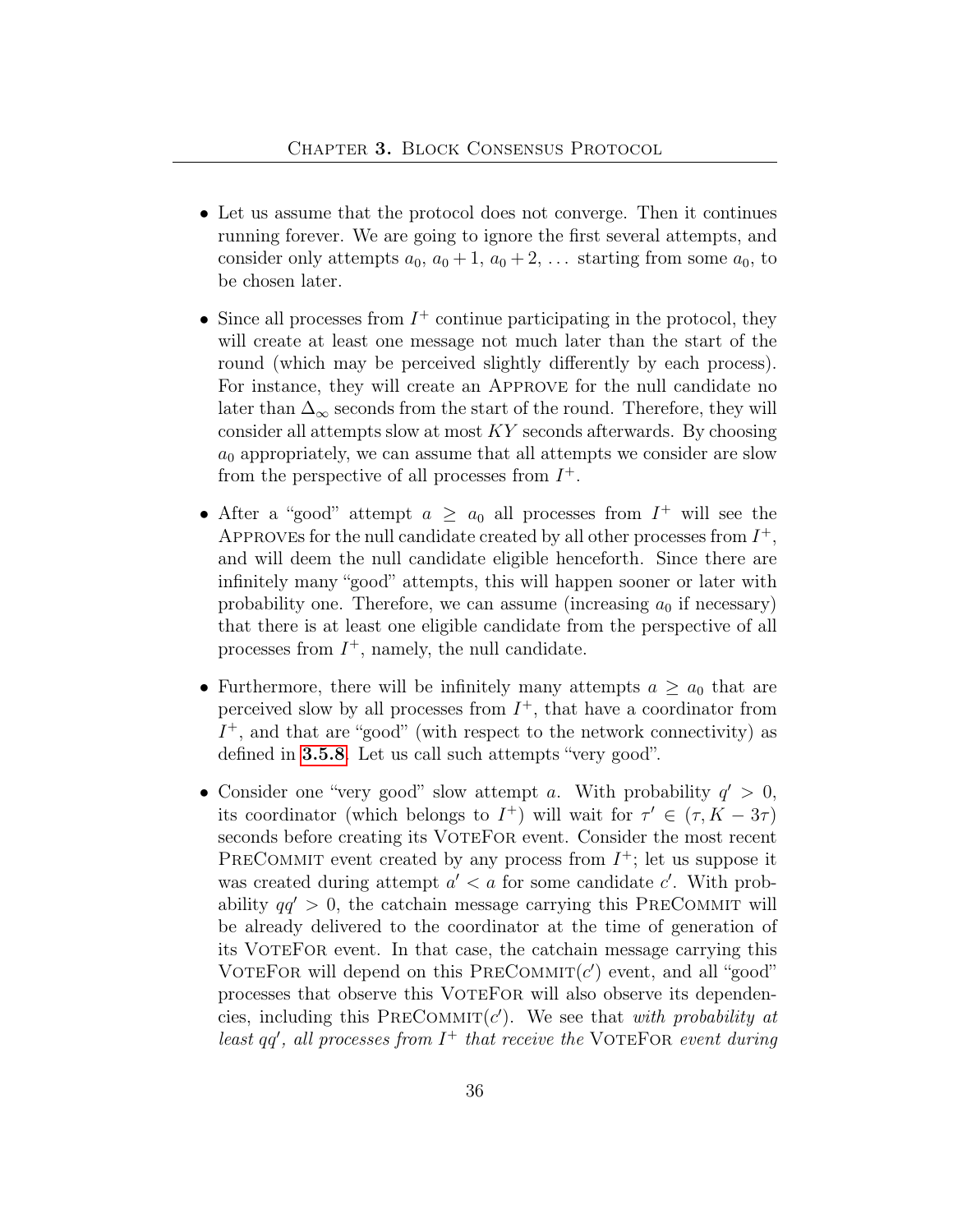a "very good" slow attempt receive also the most recent PRECOMMIT  $(if any).$ 

- Next, consider any process from  $I^+$  that receives this VOTEFOR, for a randomly chosen eligible candidate  $c$ , and suppose that there are already some PRECOMMITS, and that the previous statement holds. Since there are at most  $C+1$  eligible candidates (cf. **[3.5.4](#page-31-1)**), with probability at least  $1/(C+1) > 0$  we'll have  $c = c'$ , where c' is the most recently PRECOMMITTED candidate (there is at most one such candidate by [3.5.6](#page-33-1)). In this case, all processes from  $I^+$  will vote for  $c = c'$  during this attempt immediately after they receive this VOTEFOR (which will be delivered to any process  $j \in I^+$  less than  $K - 2\tau$  seconds after the beginning of the attempt with probability  $qq'$ ). Indeed, if a process j from  $I^+$  did not have an active PRECOMMIT, it will vote for the value indicated in VOTEFOR, which is c. If  $j$  had an active PRECOMMIT, and it is as recent as possible, i.e., also created during attempt  $a'$ , then it must have been a PRECOMMIT for the same value  $c' = c$  (because we know about at least one valid PRECOMMIT for  $c'$  during attempt  $a'$ , and all other valid PRECOMMITS during attempt  $a'$  must be for the same c' by **[3.5.6](#page-33-1)**). Finally, if j had an active PRECOMMIT from an attempt  $\langle a, a \rangle$ , then it will become inactive once the VOTEFOR with all its dependencies (including the newer  $\text{PreCOMMIT}(c')$ ) has been delivered to this process  $j$  (cf. **[3.5.7](#page-33-2)**), and the process will again vote for the value c indicated in VOTEFOR. Therefore, all processes from  $I^+$  will vote for the same  $c = c'$  during this attempt, less than  $K - 2\tau$  seconds after the beginning of the attempt (with some probability bounded away from zero).
- If there are no PRECOMMITS yet, then the above reasoning simplifies further: all processes from  $I^+$  that receive this VOTEFOR will immediately vote for the candidate  $c$  suggested by this VOTEFOR.
- In both cases, all processes from  $I^+$  will create a VOTE for the same candidate c less than  $K-2\tau$  seconds from the beginning of the attempt, and this will happen with a positive probability bounded away from zero.
- Finally, all processes from  $I^+$  will receive these VOTEs for c from all processes from  $I^+$ , again less than  $(K - 2\tau) + \tau = K - \tau$  seconds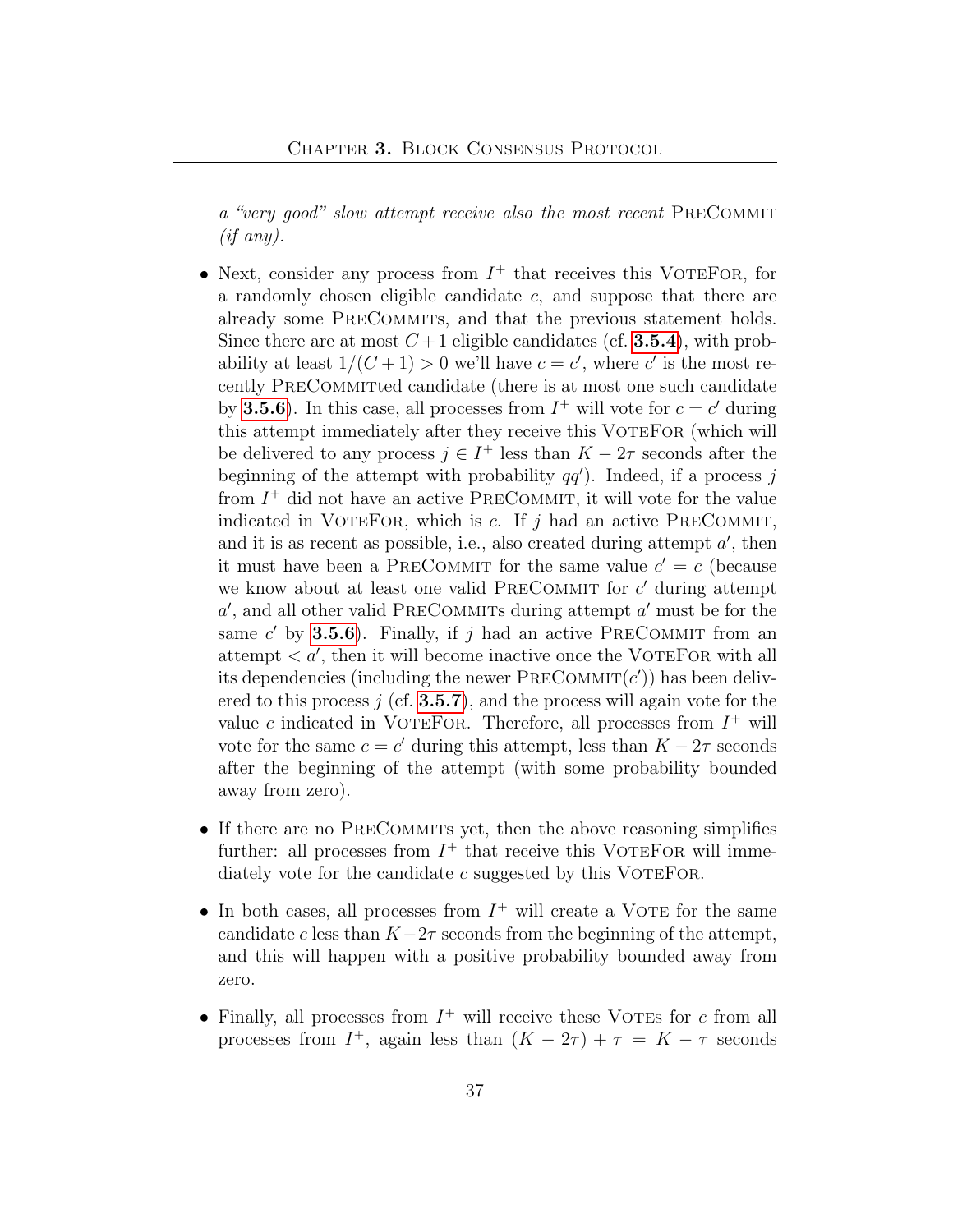after the beginning of this attempt, i.e., still during the same attempt (even after taking into account the imperfect clock synchronization between processes from  $I^+$ ). This means that they will all create a valid PRECOMMIT for  $c$ , i.e., the protocol will accept  $c$  during this attempt with probability bounded away from zero.

• Since there are infinitely many "very good" attempts, and the probability of successful termination during each such attempt is  $\geq p > 0$ for some fixed value of  $p$ , the protocol will terminate successfully with probability one.